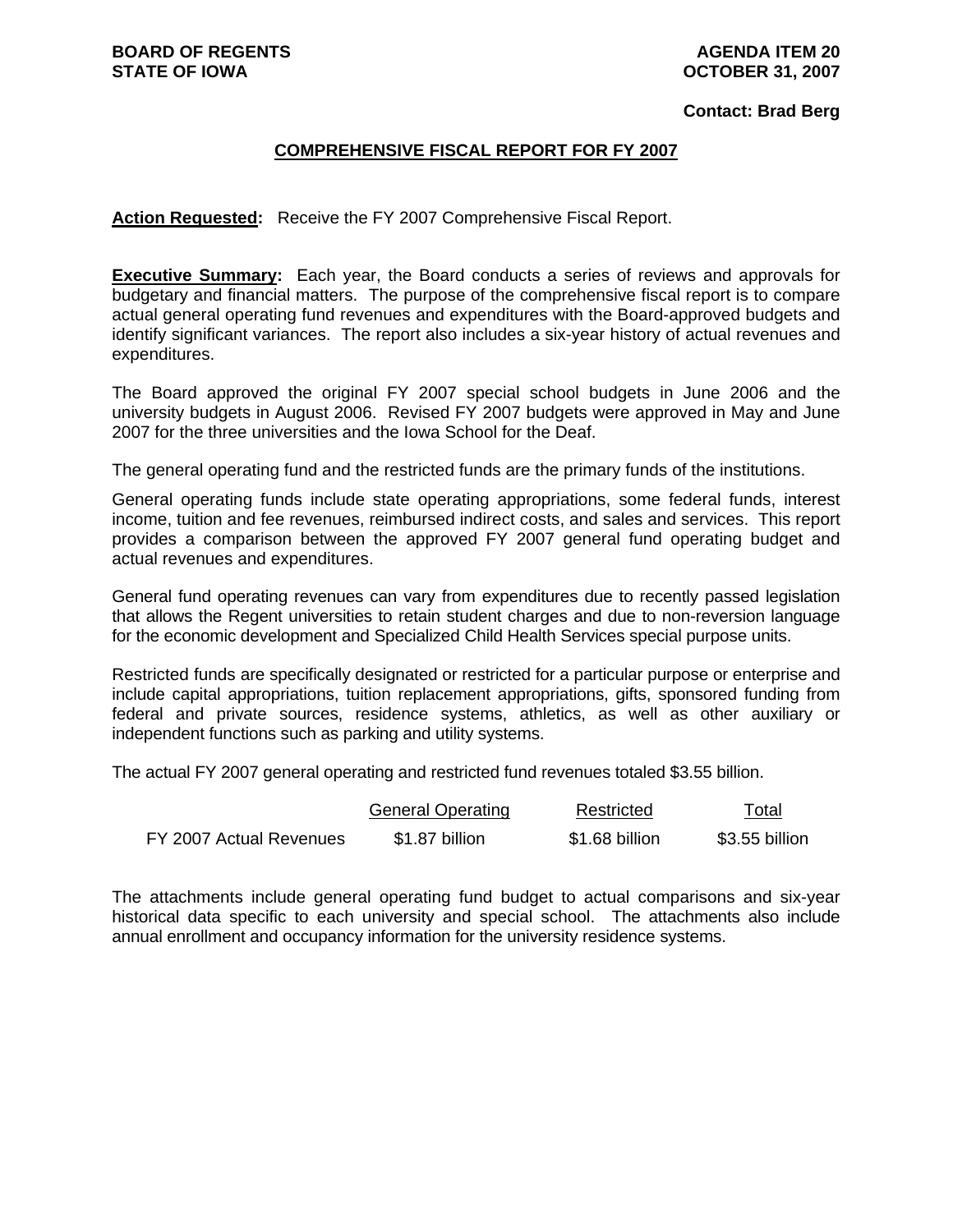### **BOARD OF REGENTS AGENUS AGENDA ITEM 20 STATE OF IOWA** PAGE 2

### General Operating

|                                  | <b>General Operating Fund - All Institutions</b><br>FY 2007 |                                        |    |               |    |                          |                                 |  |  |  |  |  |
|----------------------------------|-------------------------------------------------------------|----------------------------------------|----|---------------|----|--------------------------|---------------------------------|--|--|--|--|--|
|                                  |                                                             | <b>Board Approved</b><br><b>Budget</b> |    | Actual        |    | Variance<br>Over/(Under) | Actual as % of<br><b>Budget</b> |  |  |  |  |  |
| <b>REVENUES</b>                  |                                                             |                                        |    |               |    |                          |                                 |  |  |  |  |  |
| <b>APPROPRIATIONS</b>            |                                                             |                                        |    |               |    |                          |                                 |  |  |  |  |  |
| General                          | \$                                                          | 628,561,717                            | \$ | 640,061,595   | \$ | 11,499,878               | 101.8%                          |  |  |  |  |  |
| Other                            |                                                             | 257,985                                |    | 265,342       |    | 7,357                    | 102.9%                          |  |  |  |  |  |
| <b>RESOURCES</b>                 |                                                             |                                        |    |               |    |                          |                                 |  |  |  |  |  |
| <b>Federal Support</b>           |                                                             | 15,824,635                             |    | 16,850,227    |    | 1,025,592                | 106.5%                          |  |  |  |  |  |
| Interest                         |                                                             | 3,612,597                              |    | 4,513,511     |    | 900,914                  | 124.9%                          |  |  |  |  |  |
| <b>Tuition and Fees</b>          |                                                             | 481,271,980                            |    | 478,612,148   |    | (2,659,832)              | 99.4%                           |  |  |  |  |  |
| <b>Reimbursed Indirect Costs</b> |                                                             | 65,386,906                             |    | 64,437,442    |    | (949, 464)               | 98.5%                           |  |  |  |  |  |
| Sales and Services               |                                                             | 688,451,031                            |    | 664,327,083   |    | (24, 123, 948)           | 96.5%                           |  |  |  |  |  |
| Other Income                     |                                                             | 3,384,764                              |    | 2,808,740     |    | (576, 024)               | 83.0%                           |  |  |  |  |  |
| <b>TOTAL REVENUES</b>            | \$                                                          | 1,886,751,615                          | \$ | 1,871,876,088 | \$ | (14, 875, 527)           | 99.2%                           |  |  |  |  |  |
| <b>EXPENDITURES</b>              |                                                             |                                        |    |               |    |                          |                                 |  |  |  |  |  |
| <b>Salaries</b>                  | \$                                                          | 1,302,910,644                          | \$ | 1,299,619,740 | \$ | (3,290,904)              | 99.7%                           |  |  |  |  |  |
| Prof. /Scientific Supplies       |                                                             | 336,560,056                            |    | 308,158,887   |    | (28, 401, 169)           | 91.6%                           |  |  |  |  |  |
| <b>Library Acquisitions</b>      |                                                             | 23,518,842                             |    | 24,554,727    |    | 1,035,885                | 104.4%                          |  |  |  |  |  |
| Rentals                          |                                                             | 8,909,716                              |    | 8,386,711     |    | (523,005)                | 94.1%                           |  |  |  |  |  |
| <b>Utilities</b>                 |                                                             | 75,119,752                             |    | 74,483,427    |    | (636, 325)               | 99.2%                           |  |  |  |  |  |
| <b>Building Repairs</b>          |                                                             | 24,190,310                             |    | 38,041,945    |    | 13,851,635               | 157.3%                          |  |  |  |  |  |
| Auditor of State                 |                                                             | 1,307,400                              |    | 1,080,655     |    | (226, 745)               | 82.7%                           |  |  |  |  |  |
| Equipment                        |                                                             | 20,886,081                             |    | 10,558,244    |    | (10, 327, 837)           | 50.6%                           |  |  |  |  |  |
| Aid to Individuals               |                                                             | 93,348,814                             |    | 97,129,905    |    | 3,781,091                | 104.1%                          |  |  |  |  |  |
| <b>TOTAL EXPENDITURES</b>        | \$                                                          | 1,886,751,615                          | \$ | 1,862,014,241 | \$ | (24, 737, 374)           | 98.7%                           |  |  |  |  |  |

Actual state appropriations exceed the budget primarily as a result of the UIHC supplemental IowaCare funding approved during the 2007 legislative session.

Expenditures for student financial aid were 20.3% of actual tuition revenues.

Salary expenditures were 99.7% of the approved budget and comprised 69.8% of total general fund expenses. While the budget-to-actual comparison above includes all appropriated units (including UIHC), salary costs for the three general universities only comprised 73.8% of total expenditures.

The Regent institutions were required to reallocate a minimum of \$5.8 million to support areas of strategic importance and fund other cost increases. The institution's actual reallocations totaled \$17.8 million in FY 2007.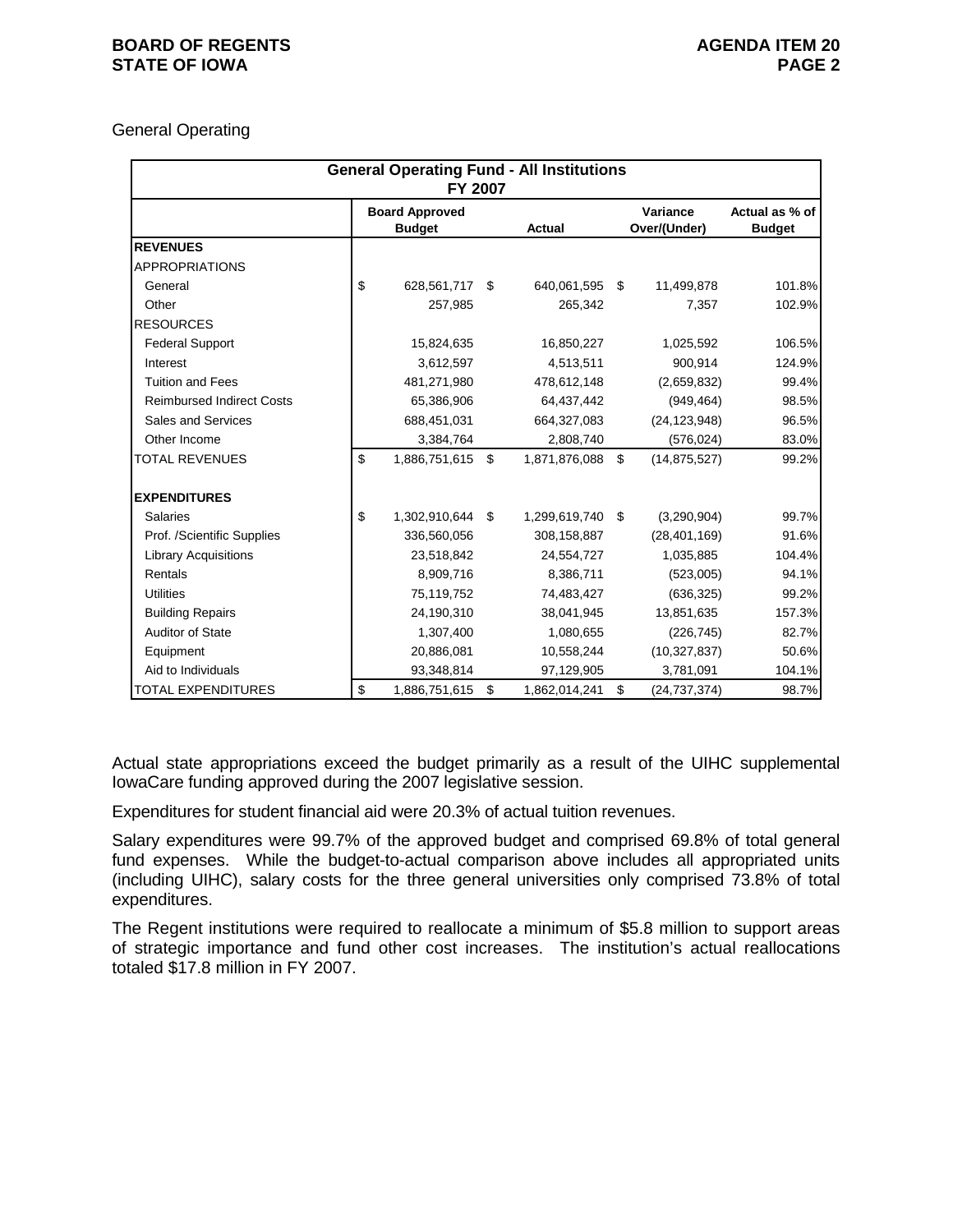#### **BOARD OF REGENTS AGENUS AGENDA ITEM 20 STATE OF IOWA** PAGE 3

The table below reflects an approximate 24% increase in FY 2007 total general fund revenues and expenditures when compared to FY 2002 and provides actual revenues and expenditures by category for the last six years. FY 2007 general state operating appropriations were approximately equal to those received in FY 2002.

|                                  |                     |                     | <b>General Fund - All Institutions</b><br>FY 2002 - FY 2007 |                     |                     |                     |
|----------------------------------|---------------------|---------------------|-------------------------------------------------------------|---------------------|---------------------|---------------------|
|                                  | FY 2002             | FY 2003             | FY 2004                                                     | FY 2005             | FY 2006             | FY 2007             |
| <b>REVENUES</b>                  |                     |                     |                                                             |                     |                     |                     |
| <b>APPROPRIATIONS</b>            |                     |                     |                                                             |                     |                     |                     |
| General                          | \$<br>640,053,903   | \$<br>622,437,810   | \$<br>591,507,314                                           | \$<br>590,922,798   | \$<br>615,472,085   | \$<br>640,061,595   |
| Other                            | 271,266             | 264,600             | 262,635                                                     | 264,610             | 264,600             | 265,342             |
| <b>RESOURCES</b>                 |                     |                     |                                                             |                     |                     |                     |
| <b>Federal Support</b>           | 15,716,908          | 15,275,956          | 16,145,558                                                  | 17,199,810          | 15,490,305          | 16,850,227          |
| Interest                         | 3,224,820           | 3,563,343           | 2,668,018                                                   | 2,852,269           | 3,677,859           | 4,513,511           |
| <b>Tuition and Fees</b>          | 298,810,494         | 358,212,890         | 409,622,568                                                 | 428,664,163         | 442,547,590         | 478,612,148         |
| <b>Reimbursed Indirect Costs</b> | 53,488,875          | 56,596,962          | 60,380,988                                                  | 63,504,443          | 64,211,699          | 64,437,442          |
| Sales and Services               | 488, 497, 725       | 530,527,548         | 594,871,367                                                 | 600,578,934         | 642,925,056         | 664,327,083         |
| Other Income                     | 3,137,655           | 3,417,325           | 2,926,590                                                   | 2,498,767           | 2,841,274           | 2,808,740           |
| <b>TOTAL REVENUES</b>            | 1,503,201,646<br>\$ | \$1,590,296,434     | \$1,678,385,038                                             | \$1,706,485,794     | \$1,787,430,468     | 1,871,876,088<br>\$ |
| <b>EXPENDITURES</b>              |                     |                     |                                                             |                     |                     |                     |
| <b>Salaries</b>                  | \$1,059,615,706     | \$1,102,592,226     | \$1,160,270,694                                             | \$1,177,098,648     | \$1,233,065,141     | \$1,299,619,740     |
| Prof. /Scientific Supplies       | 271,373,651         | 289,931,737         | 314,433,803                                                 | 317,310,222         | 313,987,144         | 308,158,887         |
| <b>Library Acquisitions</b>      | 19,905,142          | 21,560,157          | 20,239,250                                                  | 22,056,680          | 22,818,803          | 24,554,727          |
| Rentals                          | 7,878,641           | 7,240,368           | 7,423,235                                                   | 7,944,578           | 7,740,722           | 8,386,711           |
| <b>Utilities</b>                 | 53,905,432          | 56,770,647          | 59,935,636                                                  | 64,921,632          | 70,157,641          | 74,483,427          |
| <b>Building Repairs</b>          | 12,285,907          | 25,158,329          | 15,282,267                                                  | 19,971,168          | 36,120,813          | 38,041,945          |
| <b>Auditor of State</b>          | 1,068,582           | 1,160,817           | 1,279,298                                                   | 1,132,861           | 1,100,818           | 1,080,655           |
| Equipment                        | 22,262,816          | 16,741,816          | 19,445,275                                                  | 9,134,844           | 12,268,813          | 10,558,244          |
| Aid to Individuals               | 54,433,728          | 69,375,447          | 80,868,512                                                  | 86, 165, 175        | 90,392,350          | 97,129,905          |
| <b>TOTAL EXPENDITURES</b>        | 1,502,729,605<br>\$ | 1,590,531,544<br>\$ | \$<br>1,679,177,971                                         | 1,705,735,808<br>\$ | \$<br>1,787,652,245 | \$<br>1,862,014,241 |

# **Restricted**

External forces greatly affect the revenues and expenditures of the restricted funds. Capital appropriation revenues reflect the draw downs of funds from current and prior fiscal years while the budgets reflect the total amounts appropriated by the state. Federal support and reimbursed indirect costs in the restricted funds are difficult to project due to the uncertainty and volatility of federal grant awards. Other revenue is greatly affected by the timing and amounts of bond issues. As a result, expenditures are also difficult to project and fluctuate greatly due to the timing of construction projects and other expenditures that directly correlate with revenue fluctuations. Due to the unpredictability of the restricted funds, budget to actual details are not provided in this report but are available in the Board Office.

The Iowa School for the Deaf includes tuition received from Nebraska residents in the restricted fund. These revenues exceeded the budget by \$36,204 due to the addition of an additional Nebraska student during the school year.

The athletic and residence system budgets are part of the restricted fund budgets. Information comparing athletic and residence system budget to actuals and six-year historical data for each university is provided in the attachments.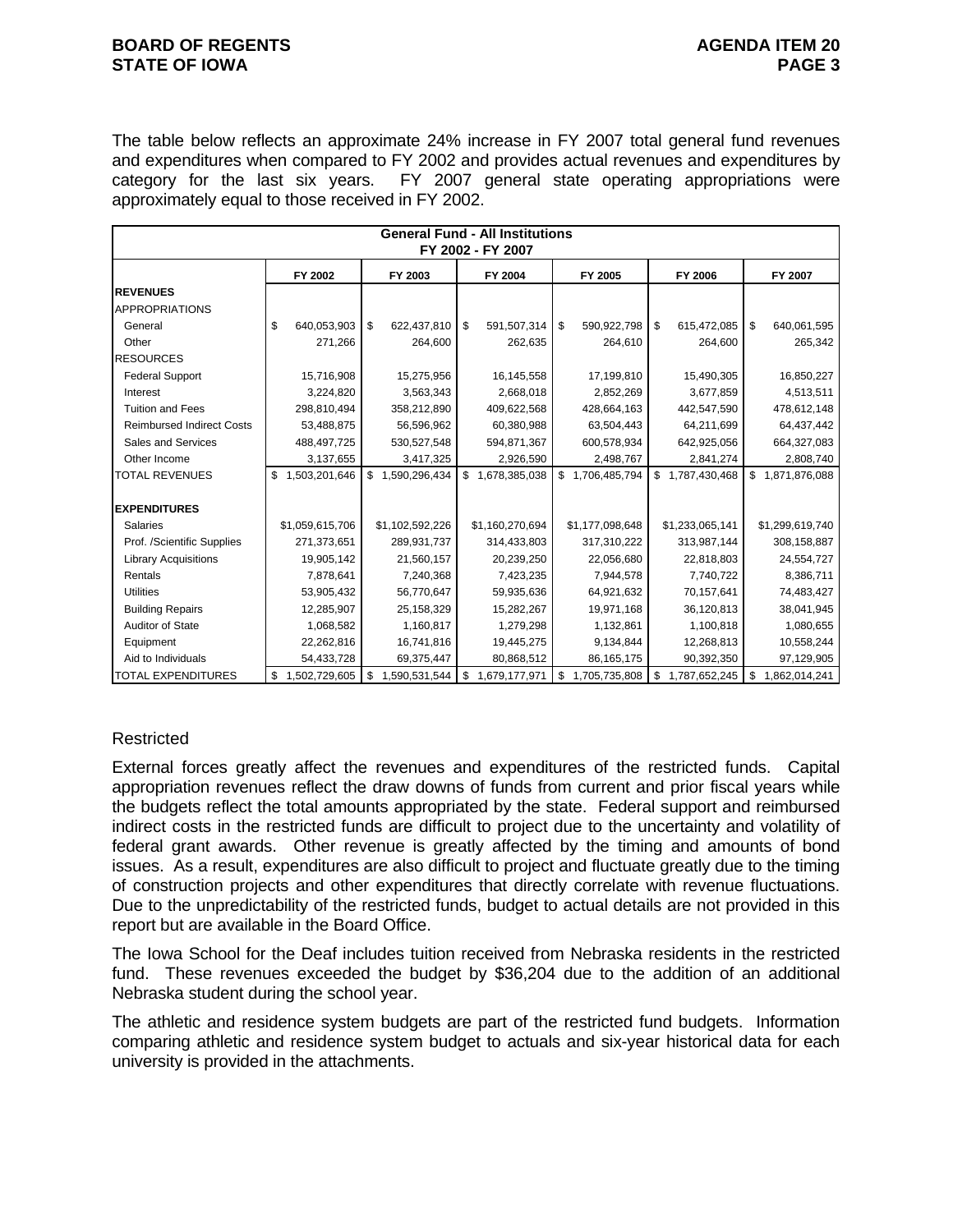#### **BOARD OF REGENTS AGENUS AGENDA ITEM 20 STATE OF IOWA ATTACHMENT A**

### **University of Iowa**

The university appropriated unit information below contains all general university and special purpose units except for the four hospital units, which are reported separately in a subsequent table. Expenditures for student financial aid were 18.7% of actual tuition revenues.

| University of Iowa - FY 2007 General Fund         |    |                                        |    |                |    |                          |                                 |  |  |  |  |
|---------------------------------------------------|----|----------------------------------------|----|----------------|----|--------------------------|---------------------------------|--|--|--|--|
| <b>University Approp. Units</b>                   |    | <b>Board Approved</b><br><b>Budget</b> |    | <b>Actual</b>  |    | Variance<br>Over/(Under) | Actual as % of<br><b>Budget</b> |  |  |  |  |
| <b>REVENUES</b>                                   |    |                                        |    |                |    |                          |                                 |  |  |  |  |
| <b>General Appropriations</b><br><b>RESOURCES</b> | \$ | 245,315,657 \$                         |    | 245,315,657 \$ |    |                          | 100.0%                          |  |  |  |  |
| Interest                                          |    | 1,197,597                              |    | 1,636,690      |    | 439,093                  | 136.7%                          |  |  |  |  |
| <b>Tuition and Fees</b>                           |    | 240.316.000                            |    | 238,501,514    |    | (1,814,486)              | 99.2%                           |  |  |  |  |
| <b>Reimbursed Indirect Costs</b>                  |    | 42,284,900                             |    | 41,506,639     |    | (778, 261)               | 98.2%                           |  |  |  |  |
| <b>Sales and Services</b>                         |    | 3,203,856                              |    | 3,039,595      |    | (164, 261)               | 94.9%                           |  |  |  |  |
| Other Income                                      |    | 245.000                                |    | 177,244        |    | (67, 756)                | 72.3%                           |  |  |  |  |
| <b>TOTAL REVENUES</b>                             | \$ | 532.563.010                            | \$ | 530, 177, 339  |    | (2,385,671)              | 99.6%                           |  |  |  |  |
| <b>EXPENDITURES</b>                               |    |                                        |    |                |    |                          |                                 |  |  |  |  |
| <b>Salaries</b>                                   | \$ | 394,903,773 \$                         |    | 391,427,060 \$ |    | (3,476,713)              | 99.1%                           |  |  |  |  |
| Prof. /Scientific Supplies                        |    | 39,111,780                             |    | 35,940,045     |    | (3, 171, 735)            | 91.9%                           |  |  |  |  |
| <b>Library Acquisitions</b>                       |    | 12,584,000                             |    | 12,554,881     |    | (29, 119)                | 99.8%                           |  |  |  |  |
| Rentals                                           |    | 1,740,000                              |    | 1,754,887      |    | 14,887                   | 100.9%                          |  |  |  |  |
| Utilities                                         |    | 27,083,015                             |    | 27,079,652     |    | (3,363)                  | 100.0%                          |  |  |  |  |
| <b>Building Repairs</b>                           |    | 8,289,000                              |    | 9,373,260      |    | 1,084,260                | 113.1%                          |  |  |  |  |
| <b>Auditor of State</b>                           |    | 500,000                                |    | 454,659        |    | (45, 341)                | 90.9%                           |  |  |  |  |
| Equipment                                         |    | 6,542,442                              |    | 7.107.041      |    | 564,599                  | 108.6%                          |  |  |  |  |
| Aid to Individuals                                |    | 41,809,000                             |    | 44,485,854     |    | 2,676,854                | 106.4%                          |  |  |  |  |
| <b>TOTAL EXPENDITURES</b>                         | \$ | 532,563,010                            | \$ | 530, 177, 339  | \$ | (2,385,671)              | 99.6%                           |  |  |  |  |

Revenue Variances

- Interest income exceeded the budget primarily due to the timing of expenditures during the year and higher than expected interest rates.
- Tuition revenues were slightly under budget attributable to a slight overestimate of student enrollment.
- The Board approved a \$2 million budget increase in June 2007 due to projected increases in indirect cost recoveries. Actual indirect cost recoveries were 1.8% under the revised budget.

Expense Variances

- Supplies were below the budget as a direct result of reduced spending due to the overall revenue shortfall compared to budget and the result of collegiate reallocations to student aid and building repairs.
- Equipment purchases were over budget resulting from collegiate reallocations to equipment from other expense categories.
- Student financial aid expenditures increased over budget from reallocations within the colleges.
- Building repairs were over budget and were funded with reallocations and greater than anticipated salary savings.

The University reallocated a total \$8.6 million as planned in the FY 2007 budget. Reallocated funds were primarily directed to support salary and related benefit cost increases.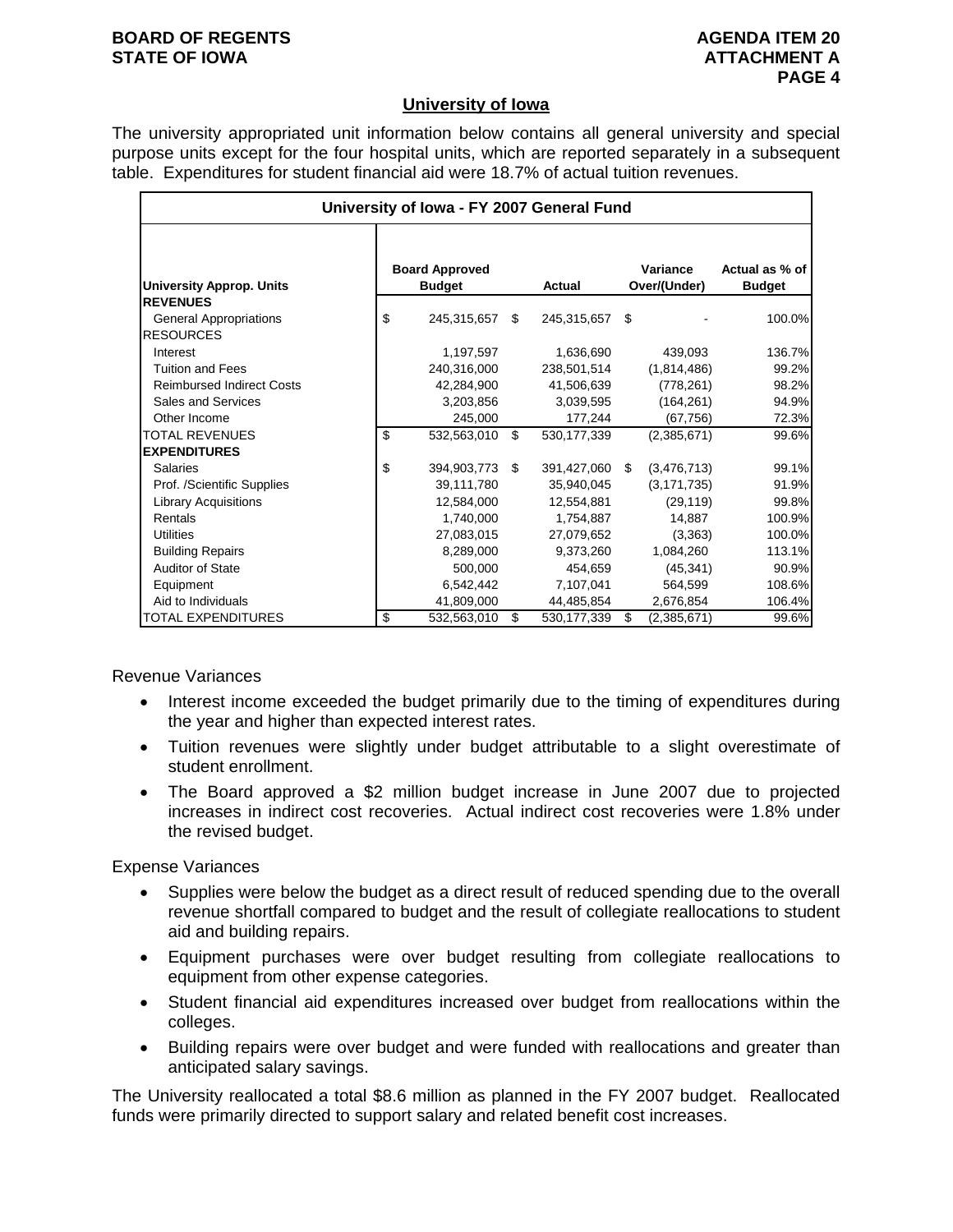## **BOARD OF REGENTS AGENUS AGENDA ITEM 20 STATE OF IOWA ATTACHMENT A**

|                                                    | University of Iowa - General Fund<br>FY 2002 - FY 2007 |     |             |    |             |    |              |    |             |    |               |  |
|----------------------------------------------------|--------------------------------------------------------|-----|-------------|----|-------------|----|--------------|----|-------------|----|---------------|--|
|                                                    | FY 2002                                                |     | FY 2003     |    | FY 2004     |    | FY 2005      |    | FY 2006     |    | FY 2007       |  |
| <b>University Approp. Units</b><br><b>REVENUES</b> |                                                        |     |             |    |             |    |              |    |             |    |               |  |
| <b>General Appropriations</b>                      | 248,867,597<br>\$                                      | \$  | 243,735,860 | \$ | 231,241,065 | \$ | 230,890,826  | \$ | 240,798,782 | \$ | 245,315,657   |  |
| Interest                                           | 883.977                                                |     | 1,422,646   |    | 1,299,039   |    | 1,256,224    |    | 1,734,478   |    | 1,636,690     |  |
| <b>Tuition and Fees</b>                            | 142,360,121                                            |     | 170,198,158 |    | 194,963,659 |    | 205,859,598  |    | 216,255,301 |    | 238,501,514   |  |
| <b>Reimbursed Indirect Costs</b>                   | 35,390,304                                             |     | 37,543,182  |    | 39,028,455  |    | 40,532,209   |    | 40,453,400  |    | 41,506,639    |  |
| Sales and Services                                 | 2,339,564                                              |     | 2,398,914   |    | 2,735,129   |    | 2,708,498    |    | 2,782,350   |    | 3,039,595     |  |
| Other Income                                       | 166,087                                                |     | 157,285     |    | 168,450     |    | 232,902      |    | 206,005     |    | 177,244       |  |
| <b>TOTAL REVENUES</b>                              | \$<br>430,007,650                                      | \$  | 455,456,045 | \$ | 469,435,797 | \$ | 481,480,257  | \$ | 502,230,316 | \$ | 530, 177, 339 |  |
| <b>EXPENDITURES</b>                                |                                                        |     |             |    |             |    |              |    |             |    |               |  |
| <b>Salaries</b>                                    | \$<br>327,849,293                                      | \$  | 344,538,721 | \$ | 358,242,103 | \$ | 363,073,296  | \$ | 375,171,480 | \$ | 391,427,060   |  |
| Prof. /Scientific Supplies                         | 39,407,700                                             |     | 38,502,946  |    | 33,461,540  |    | 34,875,636   |    | 35,032,547  |    | 35,940,045    |  |
| <b>Library Acquisitions</b>                        | 9,927,781                                              |     | 10,390,988  |    | 10,819,750  |    | 11,527,245   |    | 11,934,494  |    | 12,554,881    |  |
| Rentals                                            | 1,271,618                                              |     | 1,182,599   |    | 1,296,456   |    | 1,386,085    |    | 1,036,003   |    | 1,754,887     |  |
| <b>Utilities</b>                                   | 17,821,292                                             |     | 19,497,089  |    | 20,327,852  |    | 21, 187, 377 |    | 23,695,465  |    | 27,079,652    |  |
| <b>Building Repairs</b>                            | 5,283,335                                              |     | 6,868,408   |    | 5,347,909   |    | 6,854,369    |    | 9,129,400   |    | 9,373,260     |  |
| <b>Auditor of State</b>                            | 448,864                                                |     | 493.634     |    | 543,711     |    | 401,274      |    | 467,037     |    | 454,659       |  |
| Equipment                                          | 4,746,208                                              |     | 4,677,293   |    | 5,024,386   |    | 4,780,219    |    | 5,975,055   |    | 7,107,041     |  |
| Aid to Individuals                                 | 23,251,559                                             |     | 29,304,367  |    | 34,372,090  |    | 37,394,756   |    | 39,788,835  |    | 44,485,854    |  |
| <b>TOTAL EXPENDITURES</b>                          | 430,007,650<br>\$                                      | -\$ | 455,456,045 | \$ | 469,435,797 | \$ | 481,480,257  | \$ | 502,230,316 | \$ | 530, 177, 339 |  |

The table below contains the FY 2007 budget to actual consolidated comparison for UIHC, Psychiatric Hospital, Specialized Child Health Services (SCHS), and the Center for Disabilities and Development.

| University of Iowa - FY 2007 Health Care Appropriated Units |    |                                        |    |             |    |                          |                                 |  |  |  |  |  |
|-------------------------------------------------------------|----|----------------------------------------|----|-------------|----|--------------------------|---------------------------------|--|--|--|--|--|
|                                                             |    | <b>Board Approved</b><br><b>Budget</b> |    | Actual      |    | Variance<br>Over/(Under) | Actual as % of<br><b>Budget</b> |  |  |  |  |  |
| <b>REVENUES</b>                                             |    |                                        |    |             |    |                          |                                 |  |  |  |  |  |
| <b>General Appropriations</b>                               | \$ | 41,339,971                             | \$ | 53,322,208  | S  | 11,982,237               | 129.0%                          |  |  |  |  |  |
| <b>RESOURCES</b>                                            |    |                                        |    |             |    |                          |                                 |  |  |  |  |  |
| <b>Federal Support</b>                                      |    | 2,500,735                              |    | 3,625,184   |    | 1,124,449                | 145.0%                          |  |  |  |  |  |
| <b>Reimbursed Indirect Costs</b>                            |    | 3,624,200                              |    | 3,734,113   |    | 109.913                  | 103.0%                          |  |  |  |  |  |
| Sales and Services                                          |    | 684,228,495                            |    | 660,263,975 |    | (23,964,520)             | 96.5%                           |  |  |  |  |  |
| Other Income                                                |    | 1,596,699                              |    | 951,834     |    | (644,865)                | 59.6%                           |  |  |  |  |  |
| <b>TOTAL REVENUES</b>                                       | \$ | 733,290,100                            | \$ | 721,897,314 |    | (11, 392, 786)           | 98.4%                           |  |  |  |  |  |
| <b>EXPENDITURES</b>                                         |    |                                        |    |             |    |                          |                                 |  |  |  |  |  |
| Salaries                                                    | \$ | 442,345,106                            | \$ | 448,524,004 | -S | 6,178,898                | 101.4%                          |  |  |  |  |  |
| Prof. /Scientific Supplies                                  |    | 251,250,994                            |    | 226,885,463 |    | (24, 365, 531)           | 90.3%                           |  |  |  |  |  |
| Rentals                                                     |    | 5,010,700                              |    | 4,522,141   |    | (488, 559)               | 90.2%                           |  |  |  |  |  |
| Utilities                                                   |    | 18,478,900                             |    | 19,052,273  |    | 573,373                  | 103.1%                          |  |  |  |  |  |
| <b>Building Repairs</b>                                     |    | 7,376,500                              |    | 21,347,400  |    | 13,970,900               | 289.4%                          |  |  |  |  |  |
| Equipment                                                   |    | 8,827,900                              |    | 37,446      |    | (8,790,454)              | 0.4%                            |  |  |  |  |  |
| TOTAL EXPENDITURES                                          | \$ | 733,290,100                            | S  | 720,368,727 | S  | (12,921,373)             | 98.2%                           |  |  |  |  |  |

Revenue Variances

- Actual health care appropriations exceeded the budget due to the supplemental IowaCare funding being originally budgeted as sales and services.
- The sales and services budget line included the originally anticipated \$18.5 million in IowaCare supplemental funds as sales and services.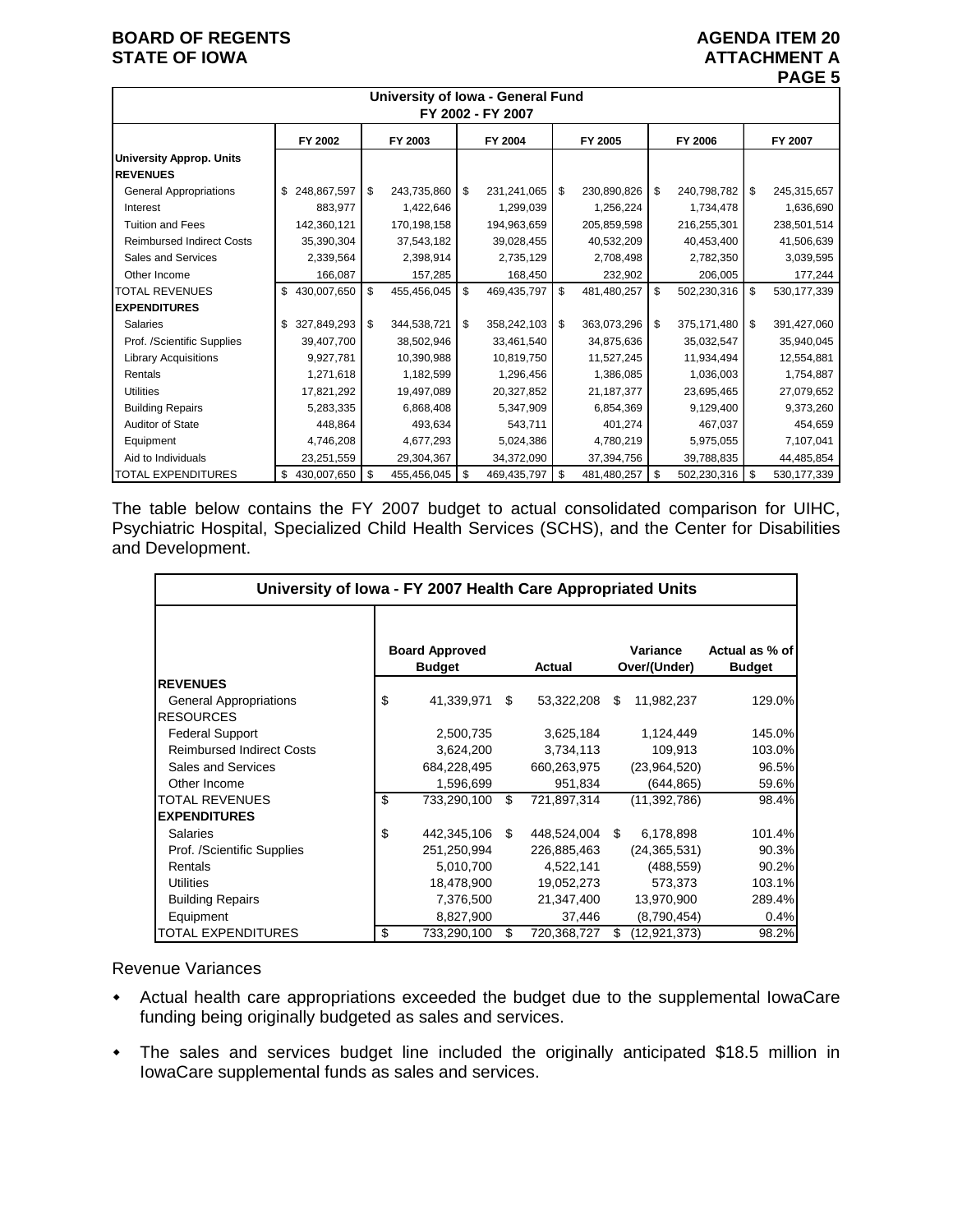## Expense Variances

- Salary costs were over budget due to additional labor hours and new staff positions needed to meet increased patient volumes.
- Supplies and services costs were less than the budget due to the shift of patient payment allowances from bad debt expense to contractual adjustments. The reduction in bad debt expense was the result of UIHC's continuing efforts to pursue payor sources including Medicaid and IowaCare.
- Building repairs including inpatient unit renovations, facility maintenance, and diagnostic repair projects were offset in part by minimal equipment purchases.

|                                  |    |             |    |             |    | University of Iowa - Health Care Appropriated Units |    |             |    |             |    |             |
|----------------------------------|----|-------------|----|-------------|----|-----------------------------------------------------|----|-------------|----|-------------|----|-------------|
| FY 2002 - FY 2007                |    |             |    |             |    |                                                     |    |             |    |             |    |             |
|                                  |    | FY 2002     |    | FY 2003     |    | FY 2004                                             |    | FY 2005     |    | FY 2006     |    | FY 2007     |
| <b>IREVENUES</b>                 |    |             |    |             |    |                                                     |    |             |    |             |    |             |
| <b>General Appropriations</b>    | \$ | 45,225,220  | \$ | 43,686,825  | \$ | 41,445,971                                          | \$ | 41,339,971  | \$ | 41,339,971  | \$ | 53,322,208  |
| <b>Federal Support</b>           |    | 3,127,491   |    | 2,530,102   |    | 3,081,766                                           |    | 4,013,152   |    | 2,266,866   |    | 3,625,184   |
| <b>Reimbursed Indirect Costs</b> |    | 3,434,503   |    | 3,597,824   |    | 4,119,451                                           |    | 3,518,997   |    | 3,670,010   |    | 3,734,113   |
| Sales and Services               |    | 484,823,839 |    | 526,951,814 |    | 590,877,012                                         |    | 596,893,501 |    | 639,109,241 |    | 660,263,975 |
| Other Income                     |    | 1,259,864   |    | 1,318,799   |    | 920,896                                             |    | 701,933     |    | 1,082,880   |    | 951,834     |
| <b>TOTAL REVENUES</b>            | \$ | 537,870,917 | \$ | 578,085,364 | \$ | 640,445,096                                         | \$ | 646,467,554 | \$ | 687,468,968 | \$ | 721,897,314 |
| <b>IEXPENDITURES</b>             |    |             |    |             |    |                                                     |    |             |    |             |    |             |
| <b>Salaries</b>                  | \$ | 317,367,440 | \$ | 343,688,108 | \$ | 374,651,305                                         | \$ | 383,897,769 | \$ | 410,139,780 | \$ | 448,524,004 |
| Prof. /Scientific Supplies       |    | 190,359,200 |    | 202,847,608 |    | 237,240,221                                         |    | 239,611,559 |    | 235,378,043 |    | 226,885,463 |
| Rentals                          |    | 4,320,063   |    | 4,320,832   |    | 4,514,088                                           |    | 4,738,925   |    | 4,733,507   |    | 4,522,141   |
| <b>Utilities</b>                 |    | 13,957,497  |    | 14,580,314  |    | 15,732,346                                          |    | 17,350,149  |    | 18,304,048  |    | 19,052,273  |
| <b>Building Repairs</b>          |    | 339,044     |    | 7,345,055   |    | 67,621                                              |    | 88,428      |    | 18,072,297  |    | 21,347,400  |
| Equipment                        |    | 11,091,710  |    | 5,457,487   |    | 9,045,284                                           |    | 64,217      |    | 1,057,598   |    | 37,446      |
| <b>TOTAL EXPENDITURES</b>        | \$ | 537,434,954 | \$ | 578,239,404 | \$ | 641,250,865                                         | \$ | 645,751,047 | \$ | 687,685,273 | \$ | 720,368,727 |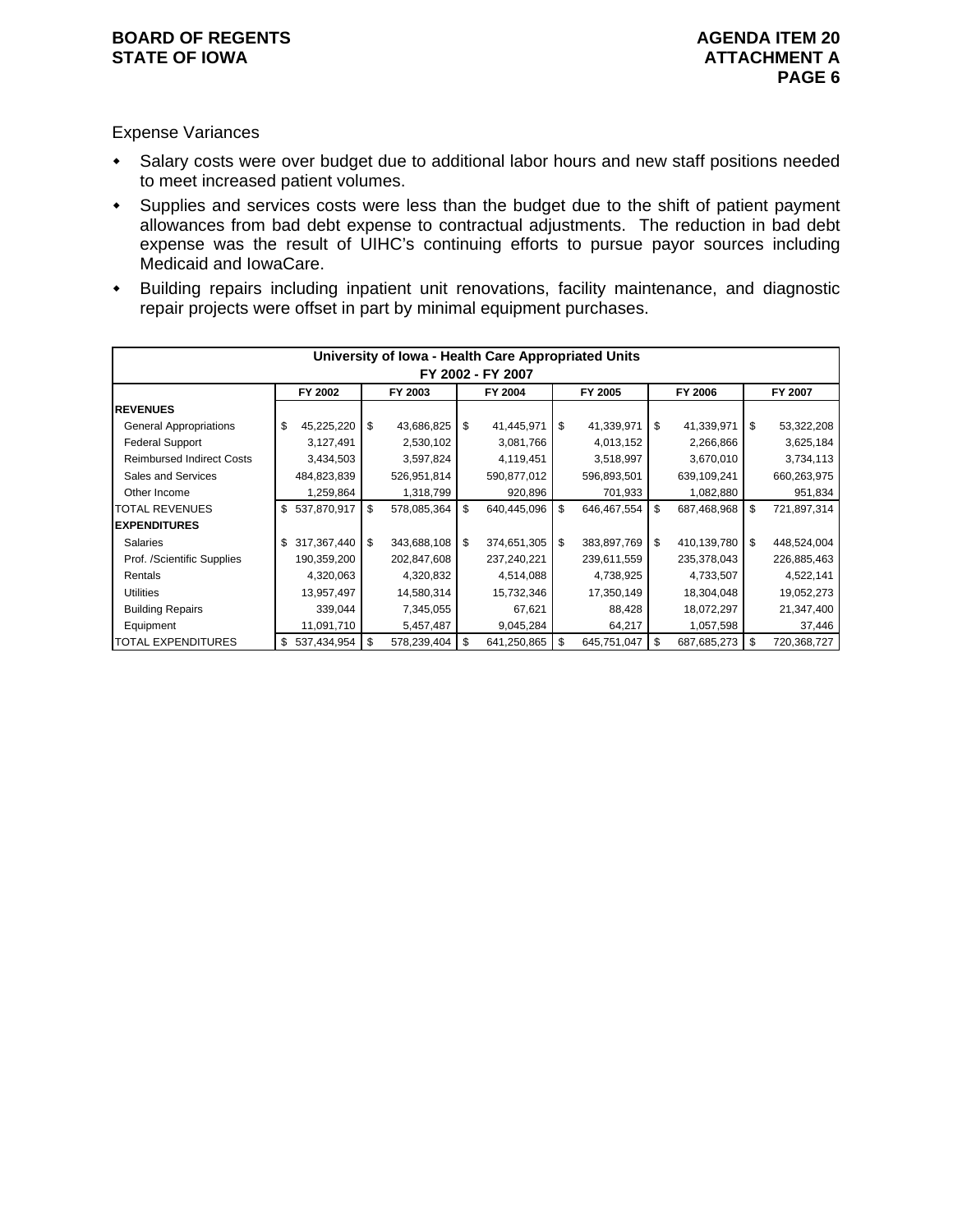|                                          | <b>University of Iowa Athletics</b> |    |            |            |                |
|------------------------------------------|-------------------------------------|----|------------|------------|----------------|
|                                          | FY 2007                             |    | FY 2007    | Variance   |                |
|                                          | <b>Budget</b>                       |    | Actual     | Over/Under | <b>Percent</b> |
| Revenues                                 |                                     |    |            |            |                |
| Sports Income                            | \$<br>21,046,000                    | S  | 22,133,117 | 1,087,117  | 105.2%         |
| Alumni / Foundation / Corp Support /     |                                     |    |            |            |                |
| Sponsorship                              | 7,217,425                           |    | 6,467,091  | (750, 334) | 89.6%          |
| Athletic Conference / NCAA               | 10,715,000                          |    | 14,037,605 | 3,322,605  | 131.0%         |
| General University Support/Financial Aid | 1,573,359                           |    | 1,573,359  | 0          | 100.0%         |
| <b>Student Fees</b>                      | 1,513,683                           |    | 1,494,706  | (18, 977)  | 98.7%          |
| Other Income                             | 14,008,000                          |    | 14,315,271 | 307,271    | 102.2%         |
| <b>Total Revenues</b>                    | \$<br>56,073,467 \$                 |    | 60,021,149 | 3,947,682  | 107.0%         |
| <b>Expenses</b>                          |                                     |    |            |            |                |
| Men's Sports                             | \$<br>21,688,296 \$                 |    | 22,161,498 | 473,202    | 102.2%         |
| Women's Sports                           | 9,843,031                           |    | 9,353,857  | (489, 174) | 95.0%          |
| <b>Other Expenses</b>                    | 24,542,140                          |    | 28,505,794 | 3,963,654  | 116.2%         |
| <b>Total Expenses</b>                    | \$<br>56,073,467                    | \$ | 60,021,149 | 3.947.682  | 107.0%         |

Revenue Variances

- Sports income was higher than the budget due to an increase in football season ticket and single game basketball ticket sales.
- The athletic conference distribution exceeded the budget due to the first distribution from the Big Ten Network.

Expense Variances

- Women's sports expenses were under budget resulting from lower than anticipated scholarship expenses.
- Other expenses exceeded the budget due to University administration requirements to create a reserve for Kinnick Stadium and higher utility and maintenance expenses in athletic venues.

|                             |                  |                  | University of Iowa Athletics |                  |                  |              |  |  |  |  |  |  |
|-----------------------------|------------------|------------------|------------------------------|------------------|------------------|--------------|--|--|--|--|--|--|
| FY 2002-FY 2007             |                  |                  |                              |                  |                  |              |  |  |  |  |  |  |
|                             | FY 2002          | FY 2003          | FY 2004                      | FY 2005          | FY 2006          | FY 2007      |  |  |  |  |  |  |
| Revenues                    |                  |                  |                              |                  |                  |              |  |  |  |  |  |  |
| Sports Income               | 14,146,866<br>\$ | 17,331,996<br>\$ | \$ 20,434,095                | \$19,274,254     | \$<br>20,313,247 | \$22,133,117 |  |  |  |  |  |  |
| Alumni / Foundation /       |                  |                  |                              |                  |                  |              |  |  |  |  |  |  |
| Corp Support / Sponsorship  | 3,623,720        | 4,308,596        | 5,224,344                    | 4,250,048        | 5,950,453        | 6,467,091    |  |  |  |  |  |  |
| Athletic Conference /       |                  |                  |                              |                  |                  |              |  |  |  |  |  |  |
| <b>NCAA Support</b>         | 9,010,848        | 10,160,312       | 10,562,297                   | 10,535,131       | 10,636,553       | 14,037,605   |  |  |  |  |  |  |
| Gen Univ Supp/Financial Aid | 2,166,137        | 2,437,361        | 2,223,359                    | 1,923,359        | 1,673,359        | 1,573,359    |  |  |  |  |  |  |
| <b>Student Fees</b>         | 1,490,611        | 1,302,920        | 1,401,944                    | 1,505,016        | 1,495,060        | 1,494,706    |  |  |  |  |  |  |
| Other Income                | 4,209,305        | 5,289,586        | 4,943,861                    | 5,959,356        | 6,467,252        | 14,315,271   |  |  |  |  |  |  |
| Total Income                | \$34,647,487     | \$<br>40,830,771 | \$44,789,900                 | \$43,447,164     | 46,535,924<br>\$ | \$60,021,149 |  |  |  |  |  |  |
| Expenses                    |                  |                  |                              |                  |                  |              |  |  |  |  |  |  |
| Men's Sports                | 15,567,371<br>\$ | 18,543,989<br>\$ | \$20,393,123                 | 18,322,389<br>\$ | 20,134,758<br>\$ | \$22,161,498 |  |  |  |  |  |  |
| Women's Sports              | 6,544,669        | 7,200,110        | 7,794,332                    | 8,209,067        | 8,632,747        | 9,353,857    |  |  |  |  |  |  |
| <b>Other Expenses</b>       | 13,877,185       | 15,136,867       | 16,019,850                   | 16,677,883       | 17,668,420       | 28,505,794   |  |  |  |  |  |  |
| <b>Total Expenses</b>       | 35,989,225<br>\$ | \$<br>40,880,966 | \$44,207,305                 | \$43,209,339     | \$<br>46,435,925 | \$60,021,149 |  |  |  |  |  |  |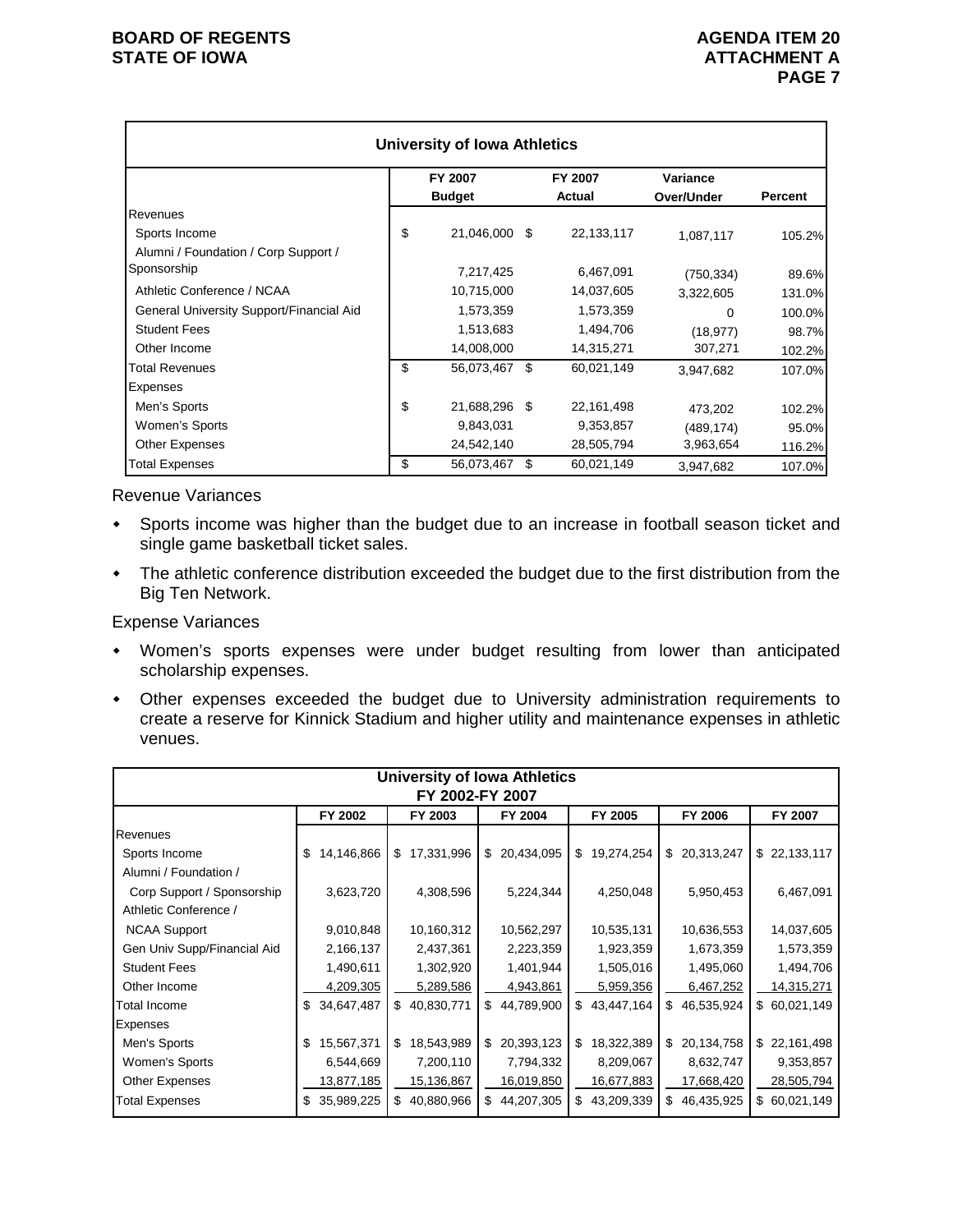|                                      | University of Iowa Residence System - FY 2007 |              |                          |                |  |  |  |  |  |  |  |  |  |
|--------------------------------------|-----------------------------------------------|--------------|--------------------------|----------------|--|--|--|--|--|--|--|--|--|
|                                      | <b>Budget</b>                                 | Actual       | Variance<br>Over/(Under) | <b>Percent</b> |  |  |  |  |  |  |  |  |  |
| Revenues                             | \$42,264,527                                  | \$43,963,474 | \$1,698,947              | 104.0%         |  |  |  |  |  |  |  |  |  |
| Expenditures                         | 30,819,340                                    | 30,406,591   | (\$412,749)              | 98.7%          |  |  |  |  |  |  |  |  |  |
| Debt Service                         | 5.998.195                                     | 5.998.195    | \$0                      | 100.0%         |  |  |  |  |  |  |  |  |  |
| <b>Mandatory Transfers</b>           | 600.000                                       | 600.000      | \$0                      | 100.0%         |  |  |  |  |  |  |  |  |  |
| <b>Net Revenues</b>                  | 4.846.992                                     | 6,958,688    | \$2,111,696              | 143.6%         |  |  |  |  |  |  |  |  |  |
| Net Revenue as % of Gross<br>Revenue | 11.5%                                         | 15.8%        |                          |                |  |  |  |  |  |  |  |  |  |

Revenues from the SUI Residence System exceeded the budget due to a higher number of academic year room and board contracts, higher interest earnings than projected, and expanded late-night retail food sales.

Expenditures were slightly less than budget primarily because of numerous unfilled positions and lower than anticipated utility costs.

| <b>University of Iowa - Residence System</b><br>FY 2002 - FY 2007 |                  |       |                  |    |            |    |            |    |              |    |            |  |
|-------------------------------------------------------------------|------------------|-------|------------------|----|------------|----|------------|----|--------------|----|------------|--|
|                                                                   | FY 2002          |       | FY 2003          |    | FY 2004    |    | FY 2005    |    | FY 2006      |    | FY 2007    |  |
|                                                                   |                  |       |                  |    |            |    |            |    |              |    |            |  |
| Revenues                                                          | 32,863,821<br>\$ |       | 34,980,611<br>\$ | \$ | 37,759,658 | \$ | 39,260,980 | \$ | 40,909,930   | \$ | 43,963,474 |  |
| <b>Expenditures for Operations</b><br>Debt Service and Mandatory  | 22,996,769       |       | 25,061,687       |    | 26,907,055 |    | 28,097,366 |    | 29, 202, 713 |    | 30,406,591 |  |
| Transfers                                                         | 5,533,974        |       | 5,749,070        |    | 5,640,259  |    | 6,624,733  |    | 6,629,008    |    | 6,598,195  |  |
| Net Revenues after Debt<br>Service and Mandatory<br>Transfers     | \$<br>4,333,078  | \$    | 4,169,854        | \$ | 5,212,344  | \$ | 4,538,881  | \$ | 5,078,209    | \$ | 6,958,688  |  |
| Net Revenues as % of Gross<br>Revenue                             |                  | 13.2% | 11.9%            |    | 13.8%      |    | 11.6%      |    | 12.4%        |    | 15.8%      |  |

The residence system annual report is available in the Board Office and provides information on various aspects of the University of Iowa residence system for FY 2007 including enrollment data, residence hall and apartment utilization, and financial operations. The annual report also contains Fall 2007 enrollment and occupancy information.

| University of Iowa Residence System |                  |                  |        |          |  |  |  |  |  |  |  |
|-------------------------------------|------------------|------------------|--------|----------|--|--|--|--|--|--|--|
|                                     | <b>Fall 2006</b> | <b>Fall 2007</b> | Change | % Change |  |  |  |  |  |  |  |
| Enrollment                          |                  |                  |        |          |  |  |  |  |  |  |  |
| <b>Total University</b>             | 29,979           | 30,409           | 430    | 1.4%     |  |  |  |  |  |  |  |
| Lower Division                      | 9,609            | 9.701            | 92     | $1.0\%$  |  |  |  |  |  |  |  |
| Lower Div as % of Total             | 32.1%            | 31.9%            |        |          |  |  |  |  |  |  |  |
| <b>Total Occupancy</b>              | 6,351            | 6.331            | $-20$  | $-0.3%$  |  |  |  |  |  |  |  |
| Occupancy as a                      |                  |                  |        |          |  |  |  |  |  |  |  |
| % of Enrollment                     | 21.2%            | 20.8%            |        |          |  |  |  |  |  |  |  |

The outstanding revenue bond obligations for the University of Iowa residence system as of June 30, 2007, were \$53,740,000.

Voluntary Reserves for the University of Iowa residence system, which totaled \$13.2 million as of June 30, 2007, include the balance of funds from the Operation and Maintenance Fund, Surplus Fund, and Improvement Fund.

Mandatory Reserves includes the balance of the Bond Reserve Fund which totaled \$5.2 million as of June 30, 2007.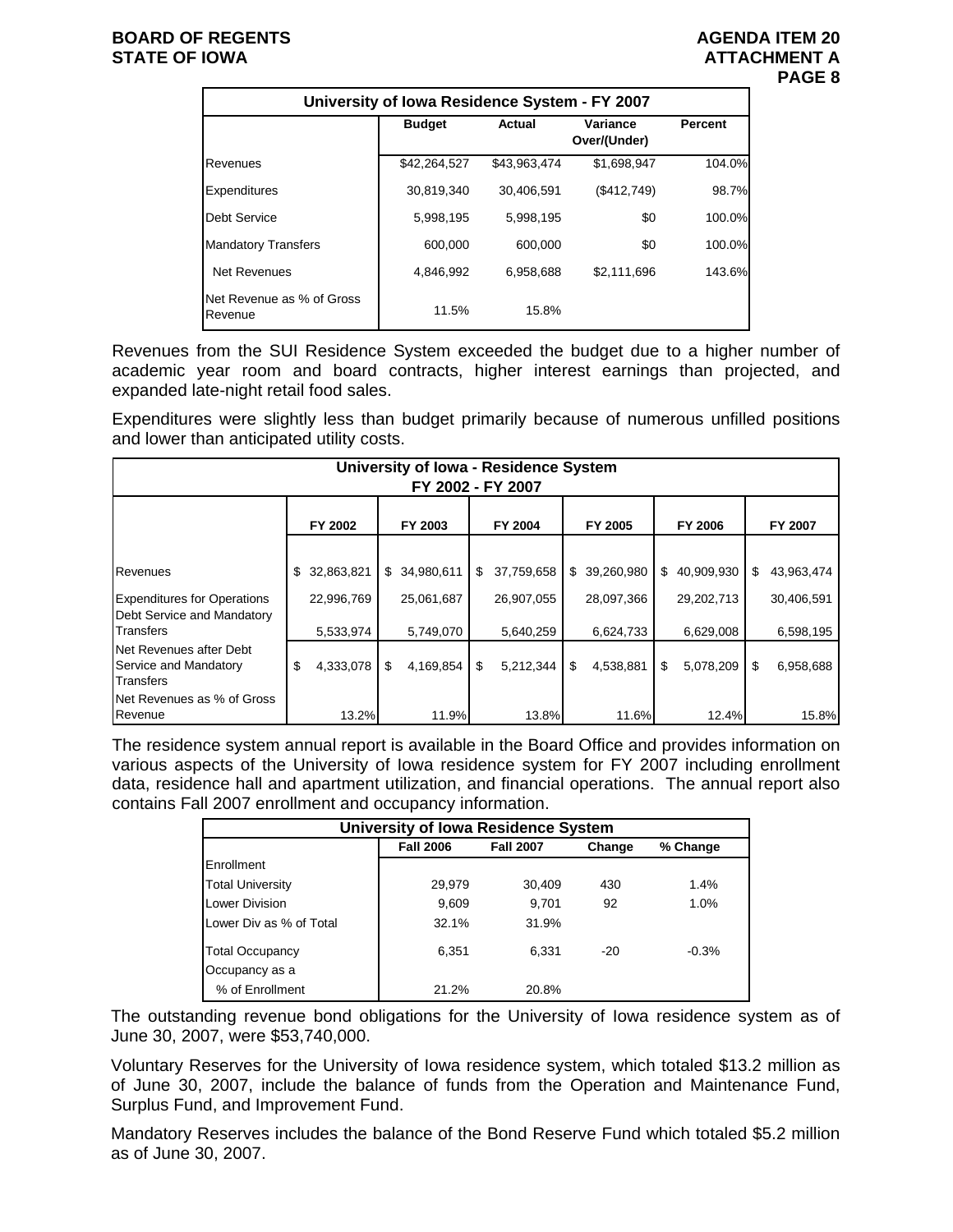#### **BOARD OF REGENTS AGENUS AGENDA ITEM 20 STATE OF IOWA ATTACHMENT B**

## **Iowa State University**

The university appropriated unit information below contains all general university and special purpose units. Expenditures for student financial aid were 23.4% of actual tuition revenues.

|                                  | Iowa State University - General Fund<br><b>FY 2007</b> |                   |                          |                                 |
|----------------------------------|--------------------------------------------------------|-------------------|--------------------------|---------------------------------|
|                                  | <b>Board Approved</b><br><b>Budget</b>                 | <b>Actual</b>     | Variance<br>Over/(Under) | Actual as % of<br><b>Budget</b> |
| <b>REVENUES</b>                  |                                                        |                   |                          |                                 |
| <b>APPROPRIATIONS</b>            |                                                        |                   |                          |                                 |
| General                          | \$<br>242,163,980                                      | \$<br>242,163,980 | \$                       | 100.0%                          |
| <b>RESOURCES</b>                 |                                                        |                   |                          |                                 |
| <b>Federal Support</b>           | 12,925,373                                             | 12,925,373        |                          | 100.0%                          |
| Interest                         | 1,820,000                                              | 1,841,285         | 21,285                   | 101.2%                          |
| <b>Tuition and Fees</b>          | 178,511,980                                            | 178,480,410       | (31, 570)                | 100.0%                          |
| <b>Reimbursed Indirect Costs</b> | 17,288,180                                             | 17,060,230        | (227, 950)               | 98.7%                           |
| Sales and Services               | 10,000                                                 |                   | (10,000)                 | 0.0%                            |
| Other Income                     | 1,511,881                                              | 1,648,738         | 136,857                  | 109.1%                          |
| <b>TOTAL REVENUES</b>            | \$<br>454,231,394                                      | \$<br>454,120,016 | \$<br>(111,378)          | 100.0%                          |
|                                  |                                                        |                   |                          |                                 |
| <b>EXPENDITURES</b>              |                                                        |                   |                          |                                 |
| <b>Salaries</b>                  | \$<br>334,292,329                                      | \$<br>331,956,332 | \$<br>(2,335,997)        | 99.3%                           |
| Prof. /Scientific Supplies       | 33,117,347                                             | 31,822,892        | (1, 294, 455)            | 96.1%                           |
| <b>Library Acquisitions</b>      | 8,897,981                                              | 9,517,527         | 619,546                  | 107.0%                          |
| Rentals                          | 1,269,016                                              | 1,116,240         | (152, 776)               | 88.0%                           |
| <b>Utilities</b>                 | 24,151,181                                             | 23,090,653        | (1,060,528)              | 95.6%                           |
| <b>Building Repairs</b>          | 6,930,860                                              | 4,071,010         | (2,859,850)              | 58.7%                           |
| <b>Auditor of State</b>          | 495,400                                                | 390,847           | (104, 553)               | 78.9%                           |
| Equipment                        | 4,821,078                                              | 2,056,206         | (2,764,872)              | 42.7%                           |
| Aid to Individuals               | 40,256,202                                             | 41,765,050        | 1,508,848                | 103.7%                          |
| TOTAL EXPENDITURES               | \$<br>454,231,394                                      | \$<br>445,786,757 | \$<br>(8,444,637)        | 98.1%                           |

Revenue Variances

 Actual revenues were very close to the revised budget approved by the Board in May 2007. The revised budget increased tuition revenues by \$1.0 million and interest income by \$0.5 million, and decreased indirect cost recoveries by \$1.0 million.

### Expense Variances

- Building repairs and equipment obligations have historically been encumbered at year-end. The 2007 General Assembly enacted Iowa Code § 262.9(18), which authorizes the Regent universities to retain student fees and charges to further university initiatives as authorized by the Board. At the time the FY 2007 budget was prepared, the legislation had not been adopted and the effects of the change were not incorporated into the budget.
- Additional funds were applied to library acquisitions to realize cost savings by ordering publications prior to June  $30<sup>th</sup>$ .

The University reallocated a total \$6.6 million as planned in the FY 2007 budget. Reallocated funds were primarily directed to support faculty and staff salaries and to fund graduate and professional research programs.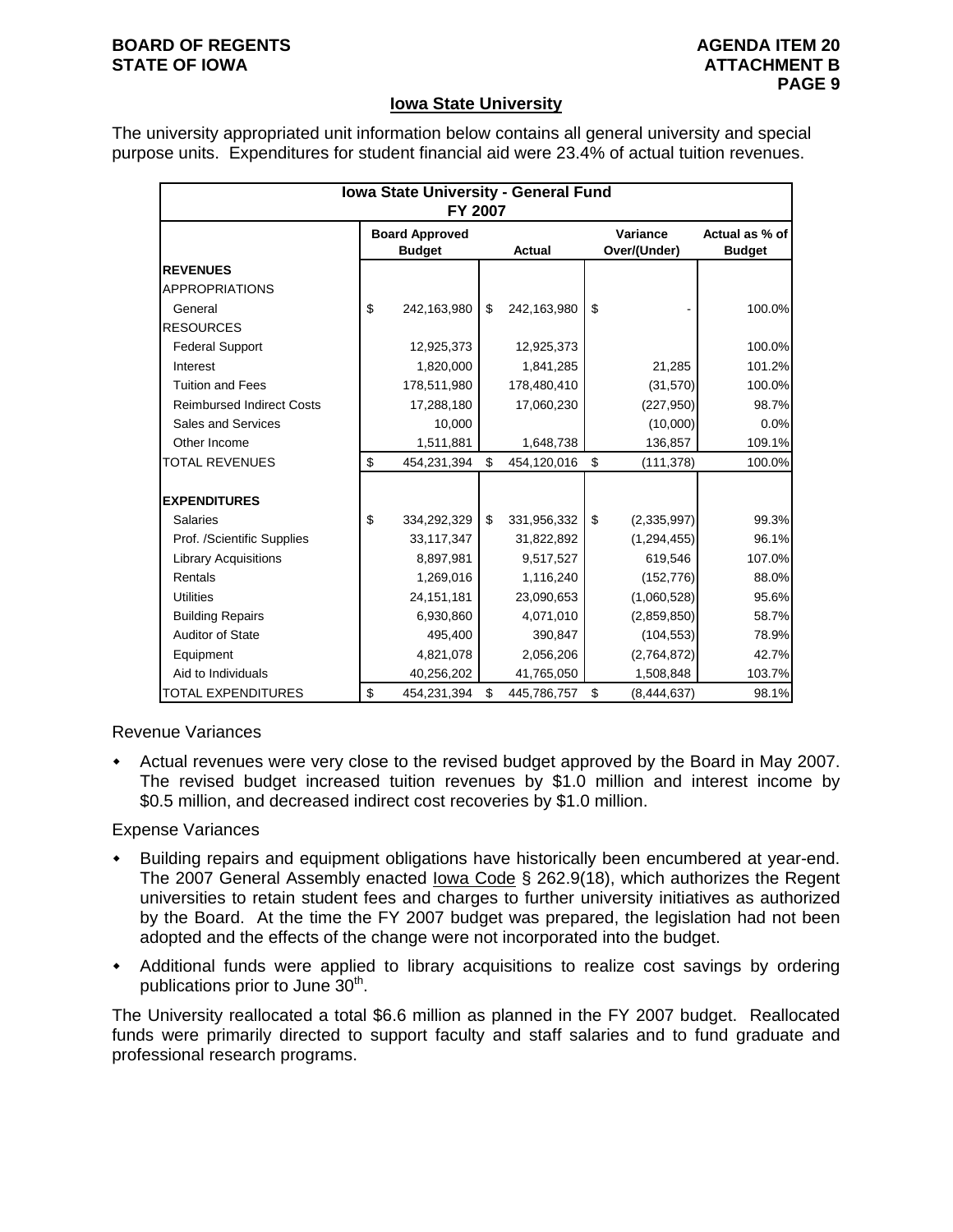|                                  |                   |                   | Iowa State University - General Fund<br>FY 2002 - FY 2007 |                   |                     |                   |
|----------------------------------|-------------------|-------------------|-----------------------------------------------------------|-------------------|---------------------|-------------------|
|                                  | FY 2002           | FY 2003           | FY 2004                                                   | FY 2005           | FY 2006             | FY 2007           |
| <b>REVENUES</b>                  |                   |                   |                                                           |                   |                     |                   |
| General                          | 248,811,942<br>\$ | \$239,809,203     | 227,578,328<br>\$                                         | \$ 227,076,265    | \$<br>236,683,979   | 242,163,980<br>\$ |
| Other                            |                   |                   |                                                           |                   |                     |                   |
| <b>RESOURCES</b>                 |                   |                   |                                                           |                   |                     |                   |
| <b>Federal Support</b>           | 12,425,373        | 12,525,373        | 12,825,373                                                | 12,925,373        | 12,925,373          | 12,925,373        |
| Interest                         | 1,823,873         | 1,357,383         | 962,755                                                   | 1,014,191         | 1,245,510           | 1,841,285         |
| <b>Tuition and Fees</b>          | 116,665,645       | 140,529,155       | 160,217,878                                               | 165,014,548       | 167,936,304         | 178,480,410       |
| <b>Reimbursed Indirect Costs</b> | 12,795,622        | 13,473,201        | 15,085,278                                                | 17,274,007        | 17,879,167          | 17,060,230        |
| Sales and Services               | 305,268           | 262,832           | 285,789                                                   | 10,713            |                     |                   |
| Other Income                     | 1,711,704         | 1,904,313         | 1,808,396                                                 | 1,536,252         | 1,522,180           | 1,648,738         |
| <b>TOTAL REVENUES</b>            | 394,539,427<br>\$ | \$409,861,460     | \$<br>418,763,797                                         | \$<br>424,851,349 | \$<br>438,192,513   | \$<br>454,120,016 |
| <b>EXPENDITURES</b>              |                   |                   |                                                           |                   |                     |                   |
| <b>Salaries</b>                  | 300,934,648<br>\$ | \$298,798,781     | 308,675,379<br>\$                                         | 309,619,528<br>\$ | 323,038,030<br>\$   | \$<br>331,956,332 |
| Prof. /Scientific Supplies       | 30,513,439        | 35,825,940        | 32,068,799                                                | 31,014,207        | 31,105,568          | 31,822,892        |
| <b>Library Acquisitions</b>      | 8,013,978         | 8,951,021         | 8,241,921                                                 | 8,618,871         | 8,902,407           | 9,517,527         |
| Rentals                          | 1,353,782         | 830,123           | 727,784                                                   | 927,464           | 1,071,854           | 1,116,240         |
| <b>Utilities</b>                 | 18,875,964        | 18,954,950        | 19,865,947                                                | 21,918,219        | 23,054,938          | 23,090,653        |
| <b>Building Repairs</b>          | 5,391,027         | 9,961,275         | 8,345,783                                                 | 10,896,405        | 6,856,867           | 4,071,010         |
| <b>Auditor of State</b>          | 393,686           | 411,932           | 459,768                                                   | 471,380           | 388,488             | 390,847           |
| Equipment                        | 5,646,943         | 5,554,335         | 4,152,661                                                 | 3,472,696         | 4,237,968           | 2,056,206         |
| Aid to Individuals               | 23,379,882        | 30,654,174        | 36,212,919                                                | 37,879,100        | 39,541,865          | 41,765,050        |
| <b>TOTAL EXPENDITURES</b>        | 394,503,349<br>\$ | 409,942,531<br>\$ | 418,750,961<br>\$                                         | \$<br>424,817,870 | 438, 197, 985<br>\$ | \$<br>445,786,757 |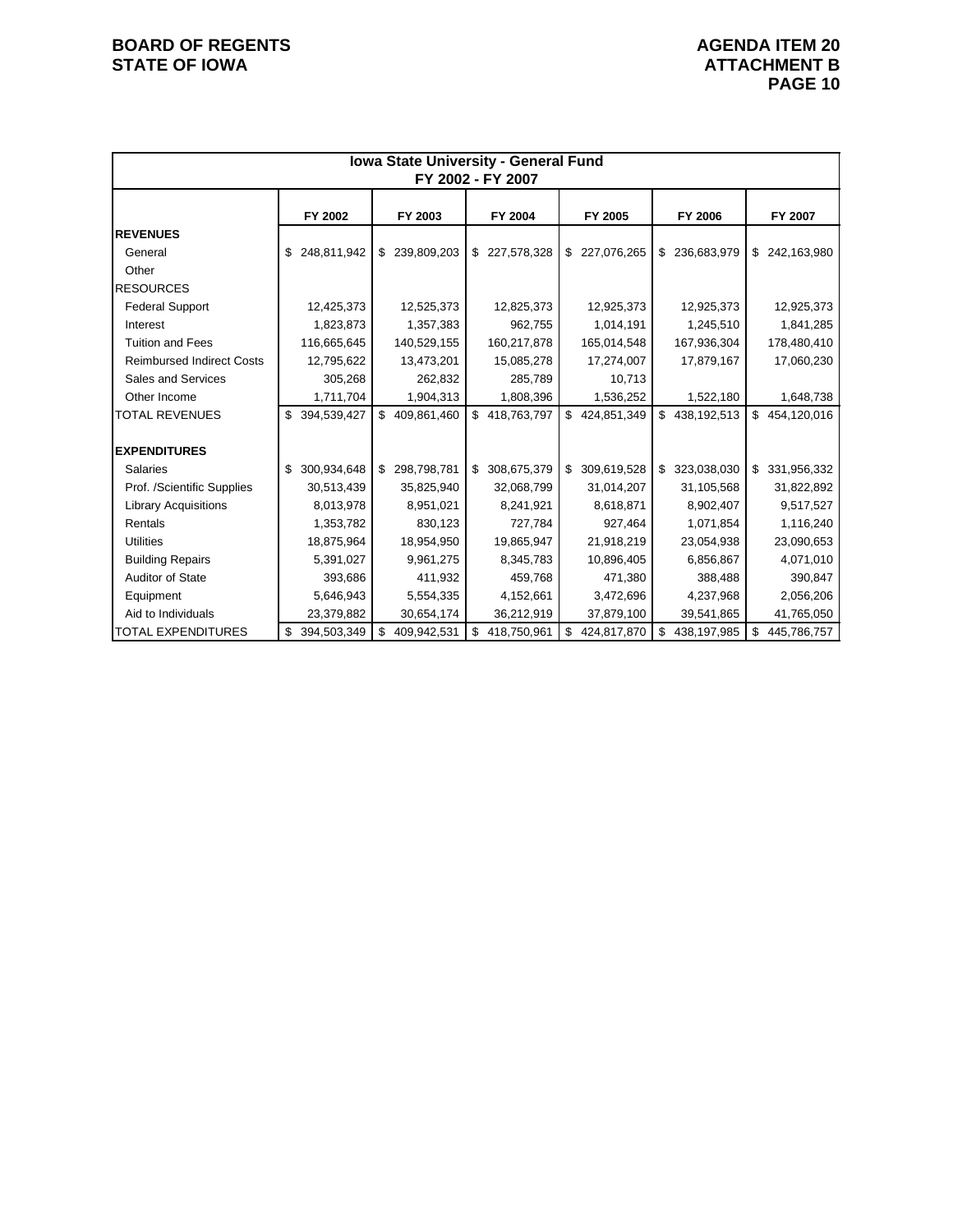|                                                     | <b>Iowa State University Athletics</b> |     |                   |      |                        |                |
|-----------------------------------------------------|----------------------------------------|-----|-------------------|------|------------------------|----------------|
|                                                     | FY 2007<br><b>Budget</b>               |     | FY 2007<br>Actual |      | Variance<br>Over/Under | <b>Percent</b> |
| Revenues                                            |                                        |     |                   |      |                        |                |
| Sports Income                                       | \$<br>11,081,670                       | -\$ | 7,066,196         |      | (4,015,474)            | 63.8%          |
| Alumni / Foundation / Corp Support /<br>Sponsorship | 7,685,600                              |     | 7,859,043         |      | 173,443                | 102.3%         |
| Athletic Conference / NCAA                          | 8,547,650                              |     | 8,222,366         |      | (325, 284)             | 96.2%          |
| <b>General University Support</b>                   | 2,974,067                              |     | 2,914,240         |      | (59, 827)              | 98.0%          |
| <b>Student Fees</b>                                 | 1,068,750                              |     | 1,072,333         |      | 3,583                  | 100.3%         |
| Other Income                                        | 2,220,801                              |     | 2,243,709         |      | 22,908                 | 101.0%         |
| <b>Total Revenues</b>                               | \$<br>33,578,538                       | \$  | 29,377,887 \$     |      | (4,200,651)            | 87.5%          |
| Expenses                                            |                                        |     |                   |      |                        |                |
| <b>Sports Operations</b>                            | \$<br>4,705,662 \$                     |     | 5,723,157         |      | 1,017,495              | 121.6%         |
| <b>Non-Sport Operations</b>                         | 6,836,950                              |     | 7,302,907         |      | 465,957                | 106.8%         |
| Scholarships                                        | 5,255,123                              |     | 5,256,097         |      | 974                    | 100.0%         |
| <b>Other Expenses</b>                               | 17,038,505                             |     | 15,949,271        |      | (1,089,234)            | 93.6%          |
| <b>Total Expenses</b>                               | \$<br>33,836,240                       | \$  | 34,231,432        | - \$ | 395,192                | 101.2%         |

Revenue Variances

 Sports income was less than budget due to an accounting change from cash to an accrual basis.

Expense Variances

- Sports operation expenses were higher than budget due to an accounting change regarding guarantees and game expenses.
- Other expenses were under budget largely due to no football bowl participation.

|                                   | <b>Iowa State University Athletics</b><br>FY 2002-FY 2007 |                  |                  |                 |                   |                  |  |  |  |  |  |  |  |  |
|-----------------------------------|-----------------------------------------------------------|------------------|------------------|-----------------|-------------------|------------------|--|--|--|--|--|--|--|--|
|                                   | FY 2002                                                   | FY 2003          | FY 2004          | FY 2005         | FY 2006           | *FY 2007         |  |  |  |  |  |  |  |  |
| Revenues                          |                                                           |                  |                  |                 |                   |                  |  |  |  |  |  |  |  |  |
| Sports Income                     | 11,070,020<br>\$                                          | 11,010,046<br>\$ | \$<br>9,464,888  | \$<br>9,974,561 | 10,236,527<br>\$  | \$<br>7,066,196  |  |  |  |  |  |  |  |  |
| Alumni / Foundation /             |                                                           |                  |                  |                 |                   |                  |  |  |  |  |  |  |  |  |
| Corp Support / Sponsorship        | 4,282,946                                                 | 4,723,359        | 6,308,994        | 6,139,955       | 5,712,712         | 7,859,043        |  |  |  |  |  |  |  |  |
| Athletic Conference /             |                                                           |                  |                  |                 |                   |                  |  |  |  |  |  |  |  |  |
| <b>NCAA Support</b>               | 5,156,237                                                 | 6,484,363        | 6,272,461        | 6,837,992       | 9,315,157         | 8,222,366        |  |  |  |  |  |  |  |  |
| <b>General University Support</b> | 2,778,396                                                 | 3,066,035        | 2,544,403        | 2,640,797       | 2,824,102         | 2,914,240        |  |  |  |  |  |  |  |  |
| <b>Student Fees</b>               | 1,045,224                                                 | 1,227,216        | 1,097,684        | 1,124,361       | 1,089,160         | 1,072,333        |  |  |  |  |  |  |  |  |
| Other Income                      | 875,327                                                   | 2,884,787        | 2,744,588        | 3,049,824       | 2,141,134         | 2,243,709        |  |  |  |  |  |  |  |  |
| <b>Total Revenues</b>             | 25,208,150<br>\$                                          | 29,395,806<br>\$ | 28,433,018<br>\$ | \$29,767,490    | 31,318,792<br>\$  | 29,377,887<br>\$ |  |  |  |  |  |  |  |  |
| Expenses                          |                                                           |                  |                  |                 |                   |                  |  |  |  |  |  |  |  |  |
| <b>Sports Operations</b>          | \$<br>5,544,827                                           | \$<br>5,904,931  | \$<br>6,071,488  | 5,967,883<br>\$ | \$<br>4,341,045   | \$<br>5,723,157  |  |  |  |  |  |  |  |  |
| <b>Non-Sport Operations</b>       | 3,196,261                                                 | 3,447,075        | 3,245,104        | 3,055,391       | 6,516,425         | 7,302,907        |  |  |  |  |  |  |  |  |
| Scholarships                      | 3,735,562                                                 | 4,173,077        | 4,326,583        | 4,479,076       | 5,009,637         | 5,256,097        |  |  |  |  |  |  |  |  |
| <b>Other Expenses</b>             | 12,731,500                                                | 15,870,723       | 14,789,843       | 16,265,140      | 15,451,685        | 15,949,271       |  |  |  |  |  |  |  |  |
| <b>Total Expenses</b>             | \$ 25,208,150                                             | 29,395,806<br>S  | 28,433,018<br>\$ | 29,767,490<br>S | 31,318,792<br>\$. | 34,231,432<br>S  |  |  |  |  |  |  |  |  |

\*Accounting change to accrual basis in FY 2007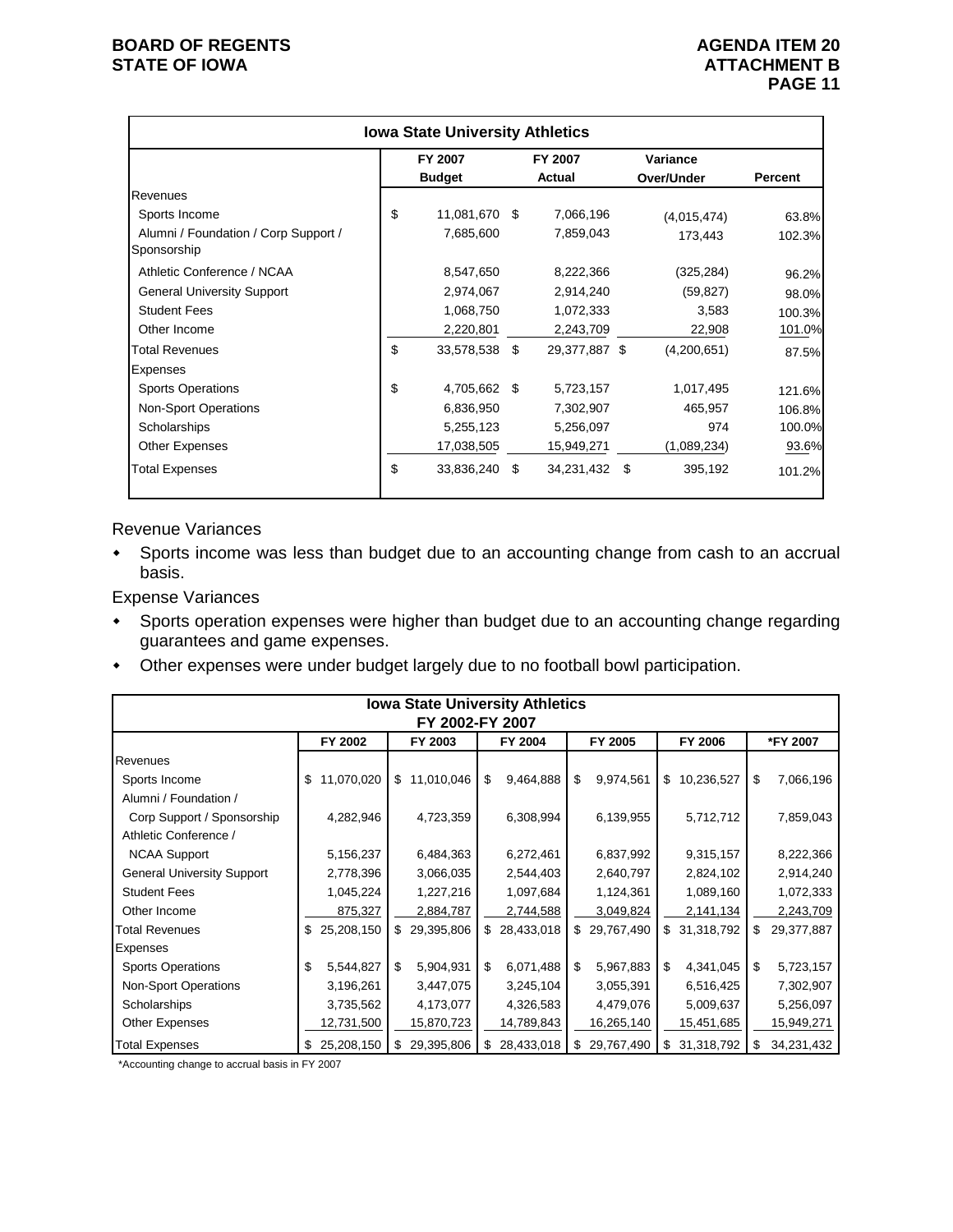|                                    | Iowa State University Residence System - FY 2007 |              |                                 |                |  |  |  |  |  |  |  |  |  |
|------------------------------------|--------------------------------------------------|--------------|---------------------------------|----------------|--|--|--|--|--|--|--|--|--|
|                                    | <b>Budget</b>                                    | Actual       | <b>Variance</b><br>Over/(Under) | <b>Percent</b> |  |  |  |  |  |  |  |  |  |
| <b>Revenues</b>                    | \$63,269,569                                     | \$63,482,698 | \$213.129                       | 100.3%         |  |  |  |  |  |  |  |  |  |
| <b>Expenditures</b>                | 45,598,116                                       | 44,148,586   | (\$1,449,530)                   | 96.8%          |  |  |  |  |  |  |  |  |  |
| <b>Debt Service</b>                | 9,997,894                                        | 9.997.894    |                                 | 100.0%         |  |  |  |  |  |  |  |  |  |
| <b>Mandatory Transfers</b>         | 500,000                                          | 500,000      |                                 | 100.0%         |  |  |  |  |  |  |  |  |  |
| <b>Net Revenues</b>                | \$7,173,559                                      | \$8,836,218  | \$1,662,659                     | 123.2%         |  |  |  |  |  |  |  |  |  |
| Net Revenues as % of Gross Revenue | 11.3%                                            | 13.9%        |                                 |                |  |  |  |  |  |  |  |  |  |

ISU residence system revenues exceeded the budget primarily attributable to interest income exceeding expectations.

Expenditures were less than budget as a result of unfilled staff positions, cost of food savings from new efficiencies, and lower utility expenditures.

|                                                                   | <b>Iowa State University - Residence System</b><br>FY 2002 - FY 2007 |                 |                  |                  |                 |                  |  |  |  |  |  |  |  |  |
|-------------------------------------------------------------------|----------------------------------------------------------------------|-----------------|------------------|------------------|-----------------|------------------|--|--|--|--|--|--|--|--|
|                                                                   | FY 2002                                                              | FY 2003         | FY 2004          | FY 2005          | FY 2006         | FY 2007          |  |  |  |  |  |  |  |  |
| <b>APPROPRIATIONS</b>                                             |                                                                      |                 |                  |                  |                 |                  |  |  |  |  |  |  |  |  |
| Revenues                                                          | \$50.941.980                                                         | \$54,417,868    | 56,123,907<br>\$ | 57,699,618<br>\$ | \$58,976,419    | 63,482,698<br>\$ |  |  |  |  |  |  |  |  |
| <b>Expenditures for Operations</b>                                | 34,939,813                                                           | 38,108,215      | 42.384.353       | 41,387,569       | 40.860.285      | 44,148,586       |  |  |  |  |  |  |  |  |
| Debt Service and Mandatory Transfers                              | 8,273,015                                                            | 9,188,892       | 10,149,041       | 10,567,310       | 10,479,162      | 10,497,894       |  |  |  |  |  |  |  |  |
| Net Revenues after Debt Service and<br><b>Mandatory Transfers</b> | \$<br>7,729,152                                                      | \$<br>7,120,761 | 3,590,513<br>\$  | 5,744,739<br>-SS | 7,636,972<br>\$ | \$<br>8,836,218  |  |  |  |  |  |  |  |  |
| Net Revenues as % of Gross Revenue                                | 15.2%                                                                | 13.1%           | 6.4%             | 10.0%            | 12.9%           | 13.9%            |  |  |  |  |  |  |  |  |

The residence system annual report is available in the Board Office and provides information on various aspects of Iowa State University's residence system for FY 2007 including enrollment data; residence hall and apartment utilization; and financial operations. The annual report also contains Fall 2007 enrollment and occupancy information.

| <b>Iowa State University Residence System</b> |                                                            |        |     |      |  |  |  |  |  |  |  |  |  |
|-----------------------------------------------|------------------------------------------------------------|--------|-----|------|--|--|--|--|--|--|--|--|--|
|                                               | <b>Fall 2007</b><br><b>Fall 2006</b><br>% Change<br>Change |        |     |      |  |  |  |  |  |  |  |  |  |
| Enrollment                                    |                                                            |        |     |      |  |  |  |  |  |  |  |  |  |
| <b>Total University</b>                       | 25,462                                                     | 26.160 | 698 | 2.7% |  |  |  |  |  |  |  |  |  |
| Lower Division                                | 9,058                                                      | 9,595  | 537 | 5.9% |  |  |  |  |  |  |  |  |  |
| Lower Div as % of Total                       | 35.6%                                                      | 36.7%  |     |      |  |  |  |  |  |  |  |  |  |
| <b>Total Occupancy</b>                        | 8,112                                                      | 8.543  | 431 | 5.3% |  |  |  |  |  |  |  |  |  |
| Total Occupancy % of Enrollment               | 31.9%                                                      | 32.7%  |     |      |  |  |  |  |  |  |  |  |  |

The outstanding revenue bond obligations for Iowa State University residence system as of June 30, 2007, were \$124,530,000.

Voluntary Fund Balances for Iowa State University residence system totaled \$18.8 million as of June 30, 2007, which includes the balances of the Surplus Fund and the Improvement Fund.

Mandatory Reserves includes the balance of the Bond Reserve Fund which totaled \$10.1 million as of June 30, 2007.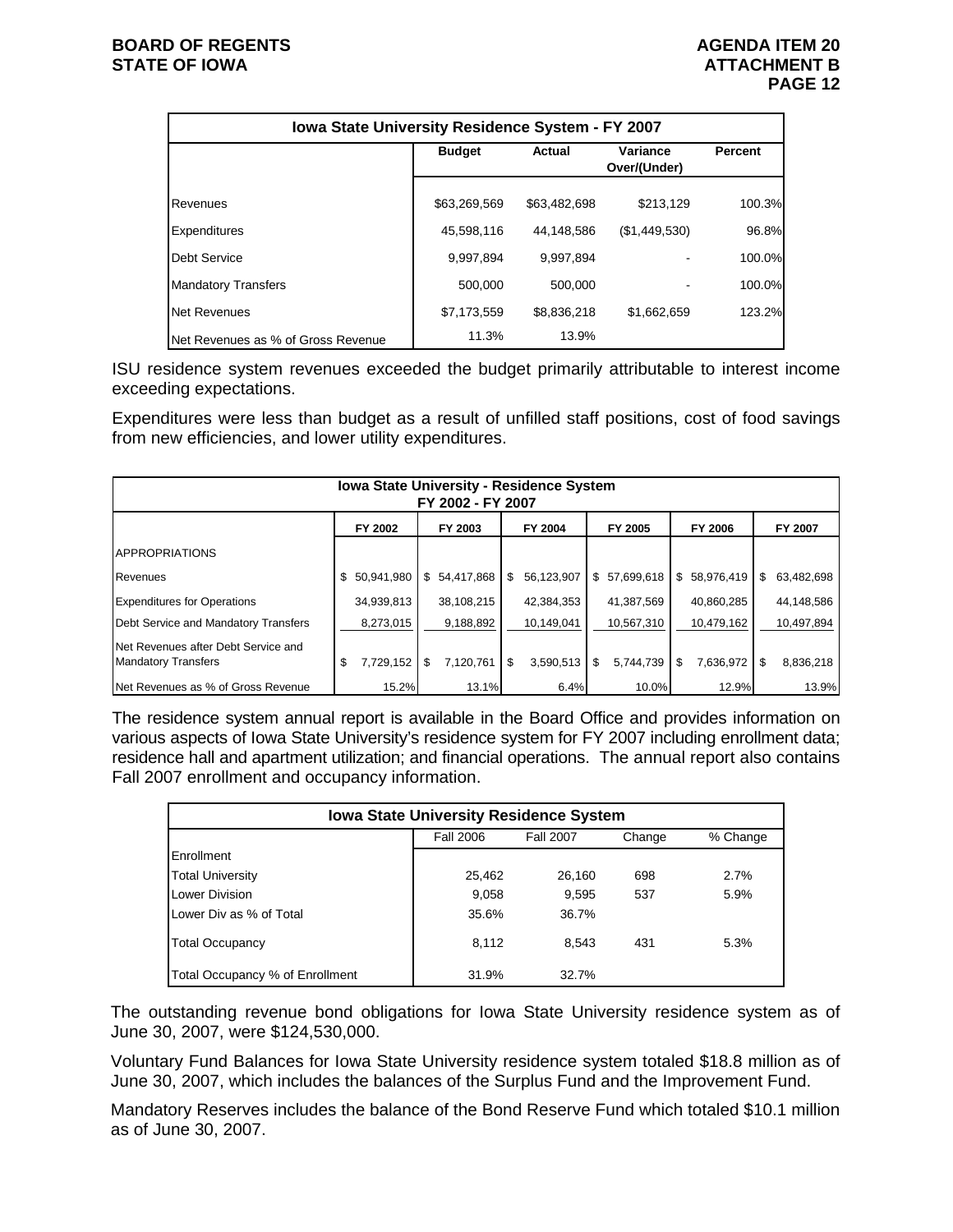## **University of Northern Iowa**

The following compares the FY 2007 general fund approved budget with the actual revenue and expenditure transactions. The comparison includes all appropriated units. Expenditures for student financial aid were 17.7% of actual tuition revenues.

| University of Northern Iowa - General Fund<br>FY 2007 |    |                                        |    |               |    |                          |                                 |  |  |  |  |  |
|-------------------------------------------------------|----|----------------------------------------|----|---------------|----|--------------------------|---------------------------------|--|--|--|--|--|
|                                                       |    | <b>Board Approved</b><br><b>Budget</b> |    | <b>Actual</b> |    | Variance<br>Over/(Under) | Actual as % of<br><b>Budget</b> |  |  |  |  |  |
| <b>REVENUES</b>                                       |    |                                        |    |               |    |                          |                                 |  |  |  |  |  |
| <b>APPROPRIATIONS</b>                                 |    |                                        |    |               |    |                          |                                 |  |  |  |  |  |
| General                                               | \$ | 85,451,712                             | \$ | 84,969,353    | \$ | (482, 359)               | 99.4%                           |  |  |  |  |  |
| <b>RESOURCES</b>                                      |    |                                        |    |               |    |                          |                                 |  |  |  |  |  |
| Interest                                              |    | 550,000                                |    | 969,714       |    | 419,714                  | 176.3%                          |  |  |  |  |  |
| <b>Tuition and Fees</b>                               |    | 62,444,000                             |    | 61,630,224    |    | (813, 776)               | 98.7%                           |  |  |  |  |  |
| <b>Reimbursed Indirect Costs</b>                      |    | 2,150,000                              |    | 2,098,249     |    | (51, 751)                | 97.6%                           |  |  |  |  |  |
| Sales and Services                                    |    | 595,000                                |    | 609,234       |    | 14,234                   | 102.4%                          |  |  |  |  |  |
| <b>TOTAL REVENUES</b>                                 | \$ | 151,190,712                            | \$ | 150,276,774   | \$ | (913, 938)               | 99.4%                           |  |  |  |  |  |
| <b>IEXPENDITURES</b>                                  |    |                                        |    |               |    |                          |                                 |  |  |  |  |  |
| <b>Salaries</b>                                       | \$ | 119,034,161                            | \$ | 115,821,784   | \$ | (3,212,377)              | 97.3%                           |  |  |  |  |  |
| Prof. /Scientific Supplies                            |    | 11, 155, 179                           |    | 11,618,859    |    | 463,680                  | 104.2%                          |  |  |  |  |  |
| <b>Library Acquisitions</b>                           |    | 2,021,423                              |    | 2,466,954     |    | 445,531                  | 122.0%                          |  |  |  |  |  |
| Rentals                                               |    | 890,000                                |    | 993,443       |    | 103,443                  | 111.6%                          |  |  |  |  |  |
| <b>Utilities</b>                                      |    | 4,826,872                              |    | 4,697,326     |    | (129, 546)               | 97.3%                           |  |  |  |  |  |
| <b>Building Repairs</b>                               |    | 1,162,500                              |    | 2,416,205     |    | 1,253,705                | 207.8%                          |  |  |  |  |  |
| <b>Auditor of State</b>                               |    | 250,000                                |    | 198,006       |    | (51, 994)                | 79.2%                           |  |  |  |  |  |
| Equipment                                             |    | 566,965                                |    | 1,185,196     |    | 618,231                  | 209.0%                          |  |  |  |  |  |
| Aid to Individuals                                    |    | 11,283,612                             |    | 10,879,001    |    | (404,611)                | 96.4%                           |  |  |  |  |  |
| <b>TOTAL EXPENDITURES</b>                             | \$ | 151,190,712                            | \$ | 150,276,774   | \$ | (913, 938)               | 99.4%                           |  |  |  |  |  |

Revenue Variances

- The appropriation variance is a result of FY 2007 appropriations made during the 2007 Legislative Session for Real Estate Education and BioMass Production. The funds were appropriated and budgeted for FY 2007 but will be drawn and expended in FY 2008.
- Interest income was higher than the budget because fixed income securities that matured during FY 2007 were reinvested at a higher rate and because of an increase in the targeted federal funds rates.
- Tuition was under budget resulting from a decrease in enrollment for the summer and fall sessions.

### Expense Variances

 Funds from the salary budget and student aid for non-residents were used to fund the revenue shortfall, additional library purchases, equipment and supplies, and building repairs.

Reallocations of \$2.0 million were accomplished as budgeted. Reallocated funds were primarily directed to support negotiated salary and related benefit cost increases.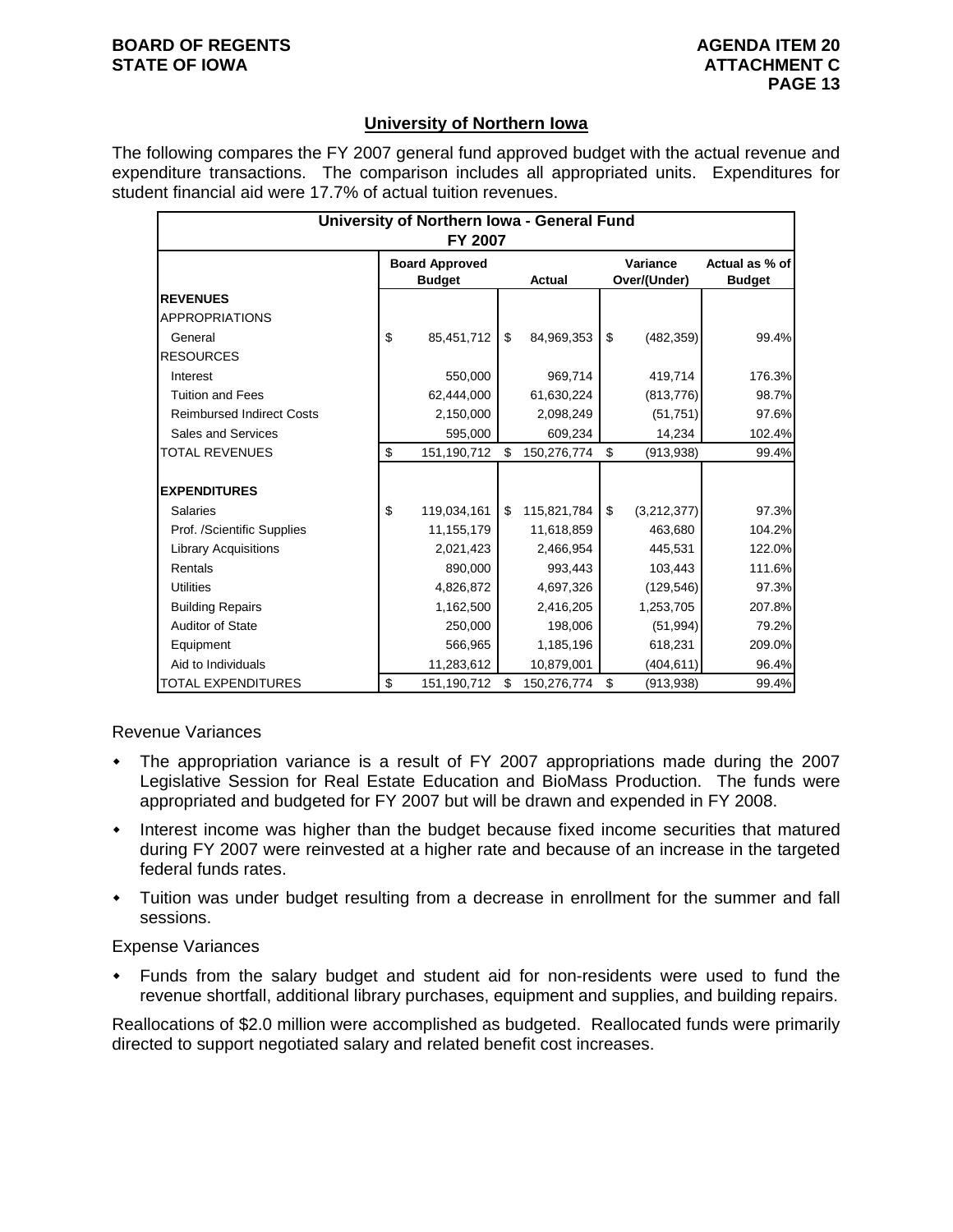|                                  |                   |                   |     | University of Northern Iowa - General Fund |                   |                   |                   |
|----------------------------------|-------------------|-------------------|-----|--------------------------------------------|-------------------|-------------------|-------------------|
|                                  |                   |                   |     | FY 2002 - FY 2007                          |                   |                   |                   |
|                                  | FY 2002           | FY 2003           |     | FY 2004                                    | FY 2005           | FY 2006           | FY 2007           |
| <b>REVENUES</b>                  |                   |                   |     |                                            |                   |                   |                   |
| General                          | \$<br>84,834,889  | \$<br>82,815,878  | -\$ | 78,578,624                                 | \$<br>78,404,970  | \$<br>82,908,587  | \$<br>84,969,353  |
| Interest                         | 461,048           | 755,148           |     | 394,052                                    | 561,082           | 648,033           | 969,714           |
| <b>Tuition and Fees</b>          | 39,784,728        | 47,485,577        |     | 54,441,031                                 | 57,790,017        | 58,355,985        | 61,630,224        |
| <b>Reimbursed Indirect Costs</b> | 1,829,627         | 1,913,640         |     | 2,081,363                                  | 2,108,548         | 2,108,863         | 2,098,249         |
| Sales and Services               | 645,630           | 561,801           |     | 615,253                                    | 600,227           | 636,722           | 609,234           |
| <b>TOTAL REVENUES</b>            | \$<br>127,555,922 | \$133,532,044     | \$  | 136,110,323                                | \$<br>139,464,844 | \$<br>144,658,190 | \$<br>150,276,774 |
| <b>EXPENDITURES</b>              |                   |                   |     |                                            |                   |                   |                   |
| <b>Salaries</b>                  | \$<br>103,149,526 | \$<br>105,065,391 | \$  | 107,740,739                                | \$<br>109,242,419 | \$<br>112,940,306 | \$<br>115,821,784 |
| Prof. /Scientific Supplies       | 9,527,111         | 11,081,558        |     | 10,016,599                                 | 10,157,633        | 10,618,795        | 11,618,859        |
| <b>Library Acquisitions</b>      | 1,950,490         | 2,204,419         |     | 1,165,001                                  | 1,899,180         | 1,968,207         | 2,466,954         |
| Rentals                          | 933,178           | 906,814           |     | 884,907                                    | 892,104           | 899,358           | 993,443           |
| <b>Utilities</b>                 | 2,933,820         | 3,314,299         |     | 3,572,510                                  | 3,964,040         | 4,525,015         | 4,697,326         |
| <b>Building Repairs</b>          | 529,790           | 508,489           |     | 1,148,445                                  | 1,521,404         | 1,587,610         | 2,416,205         |
| Auditor of State                 | 148,759           | 179,026           |     | 206,272                                    | 201,610           | 186,609           | 198,006           |
| Equipment                        | 580,961           | 855,141           |     | 1,092,346                                  | 695,135           | 870,640           | 1,185,196         |
| Aid to Individuals               | 7,802,287         | 9,416,906         |     | 10,283,503                                 | 10,891,319        | 11,061,650        | 10,879,001        |
| <b>TOTAL EXPENDITURES</b>        | \$<br>127,555,922 | \$<br>133,532,043 | \$  | 136,110,323                                | \$<br>139,464,844 | \$<br>144,658,190 | \$<br>150,276,774 |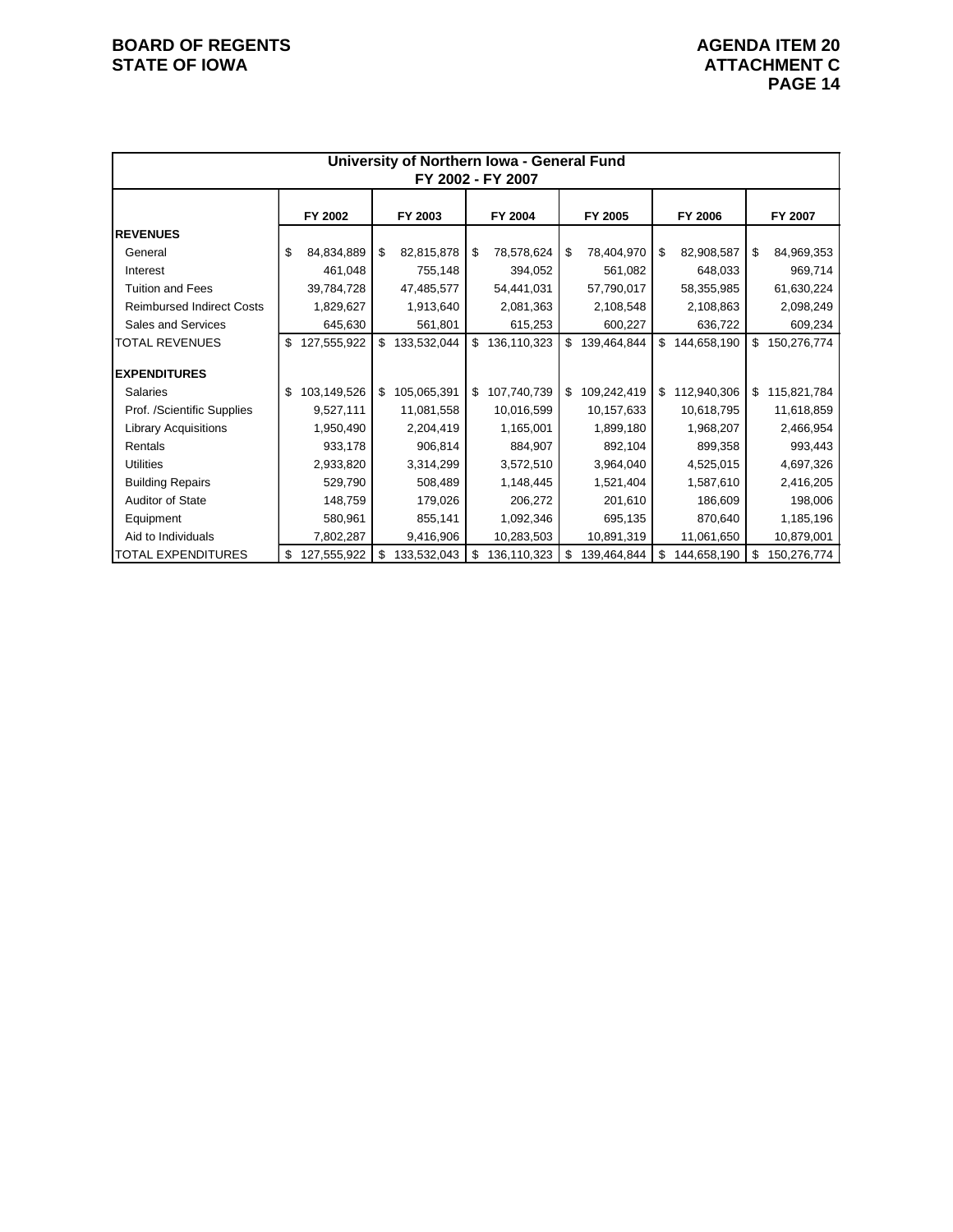|                                                     | University of Northern Iowa Athletics |    |            |     |            |                |
|-----------------------------------------------------|---------------------------------------|----|------------|-----|------------|----------------|
|                                                     | FY 2007                               |    | FY 2007    |     | Variance   |                |
|                                                     | <b>Budget</b>                         |    | Actual     |     | Over/Under | <b>Percent</b> |
| Sports Income                                       | \$<br>1,799,790                       | S  | 1,951,774  | S   | 151,984    | 108.4%         |
| Alumni / Foundation / Corp Support /<br>Sponsorship | 815,000                               |    | 1,254,385  |     | 439,385    | 153.9%         |
| Athletic Conference / NCAA                          | 300,000                               |    | 519,043    |     | 219,043    | 173.0%         |
| <b>General University Support</b>                   | 5,083,347                             |    | 5,169,052  |     | 85,705     | 101.7%         |
| <b>Student Fees</b>                                 | 1,280,943                             |    | 1,280,943  |     |            | 100.0%         |
| Other Income                                        | 200,000                               |    | 207,820    |     | 7,820      | 103.9%         |
| <b>Total Revenues</b>                               | \$<br>9,479,080                       | \$ | 10,383,017 |     | 903,937    | 109.5%         |
| Expenses                                            |                                       |    |            |     |            |                |
| Men's Sports                                        | \$<br>4,395,264                       | \$ | 4,957,798  |     | 562,534    | 112.8%         |
| Women's Sports                                      | 3,011,839                             |    | 3,250,889  |     | 239,050    | 107.9%         |
| Other Expenses                                      | 2,071,977                             |    | 2,174,330  |     | 102,353    | 104.9%         |
| <b>Total Expenses</b>                               | \$<br>9,479,080                       | \$ | 10,383,017 | \$. | 903,937    | 109.5%         |

Revenue Variances

- Sports income exceeded the budget primarily due to a men's basketball ticket revenue increase resulting from higher ticket sales attributable to the new arena and program success.
- UNI Foundation support and NCAA sponsorship distributions were higher than anticipated.

Expense Variances

- Men's and women's sports expenses exceeded budget primarily due to increased travel, recruiting, and transition expenses related to the new arena.
- Other expenses were higher than the budget due to higher than projected medical expenses and event ticketing costs.

|                                   | <b>University of Northern Iowa Athletics</b><br>FY 2002 - FY 2007 |           |         |             |         |           |    |             |    |             |    |            |  |
|-----------------------------------|-------------------------------------------------------------------|-----------|---------|-------------|---------|-----------|----|-------------|----|-------------|----|------------|--|
|                                   | FY 2003<br>FY 2004                                                |           | FY 2005 |             | FY 2006 |           |    | FY 2007     |    |             |    |            |  |
| Revenues                          |                                                                   |           |         |             |         |           |    |             |    |             |    |            |  |
| Sports Income                     | \$                                                                | 1,063,442 | \$      | 1,141,391   | \$      | 1,267,919 | \$ | 1,356,431   | \$ | 1,720,490   | \$ | 1,951,774  |  |
| Alumni / Foundation /             |                                                                   |           |         |             |         |           |    |             |    |             |    |            |  |
| Corp Support / Sponsorship        |                                                                   | 1,009,027 |         | 373,481     |         | 465,838   |    | 844,323     |    | 720,636     |    | 1,254,385  |  |
| Athletic Conference /             |                                                                   |           |         |             |         |           |    |             |    |             |    |            |  |
| <b>NCAA Support</b>               |                                                                   | 209,255   |         | 282,647     |         | 470,408   |    | 390,617     |    | 444,779     |    | 519,043    |  |
| <b>General University Support</b> |                                                                   | 3,848,105 |         | 4,149,209   |         | 4,662,997 |    | 4,860,848   |    | 5,107,784   |    | 5,169,052  |  |
| <b>Student Fees</b>               |                                                                   | 682,617   |         | 1,086,088   |         | 1,224,963 |    | 1,111,067   |    | 1,125,344   |    | 1,280,943  |  |
| Other Income                      |                                                                   | 293,930   |         | 270,093     |         | 242,433   |    | 284,355     |    | 372,044     |    | 207,820    |  |
| Total Revenues                    | \$                                                                | 7,106,376 |         | \$7,302,909 | \$      | 8,334,558 |    | \$8,847,641 |    | \$9,491,077 | \$ | 10,383,017 |  |
| <b>Expenses</b>                   |                                                                   |           |         |             |         |           |    |             |    |             |    |            |  |
| Men's Sports                      | \$                                                                | 3,418,414 |         | \$3,565,815 | \$      | 3,926,360 |    | \$4,201,243 |    | \$4,662,165 | \$ | 4,957,798  |  |
| Women's Sports                    |                                                                   | 2,115,349 |         | 2,241,123   |         | 2,518,246 |    | 2,795,438   |    | 2,885,726   |    | 3,250,889  |  |
| <b>Other Expenses</b>             |                                                                   | 1,572,613 |         | 1,495,971   |         | 1,889,952 |    | 1,850,960   |    | 1,943,186   |    | 2,174,330  |  |
| <b>Total Expenses</b>             | \$                                                                | 7,106,376 | \$      | 7,302,909   | \$      | 8,334,558 | \$ | 8,847,641   | \$ | 9,491,077   | S  | 10,383,017 |  |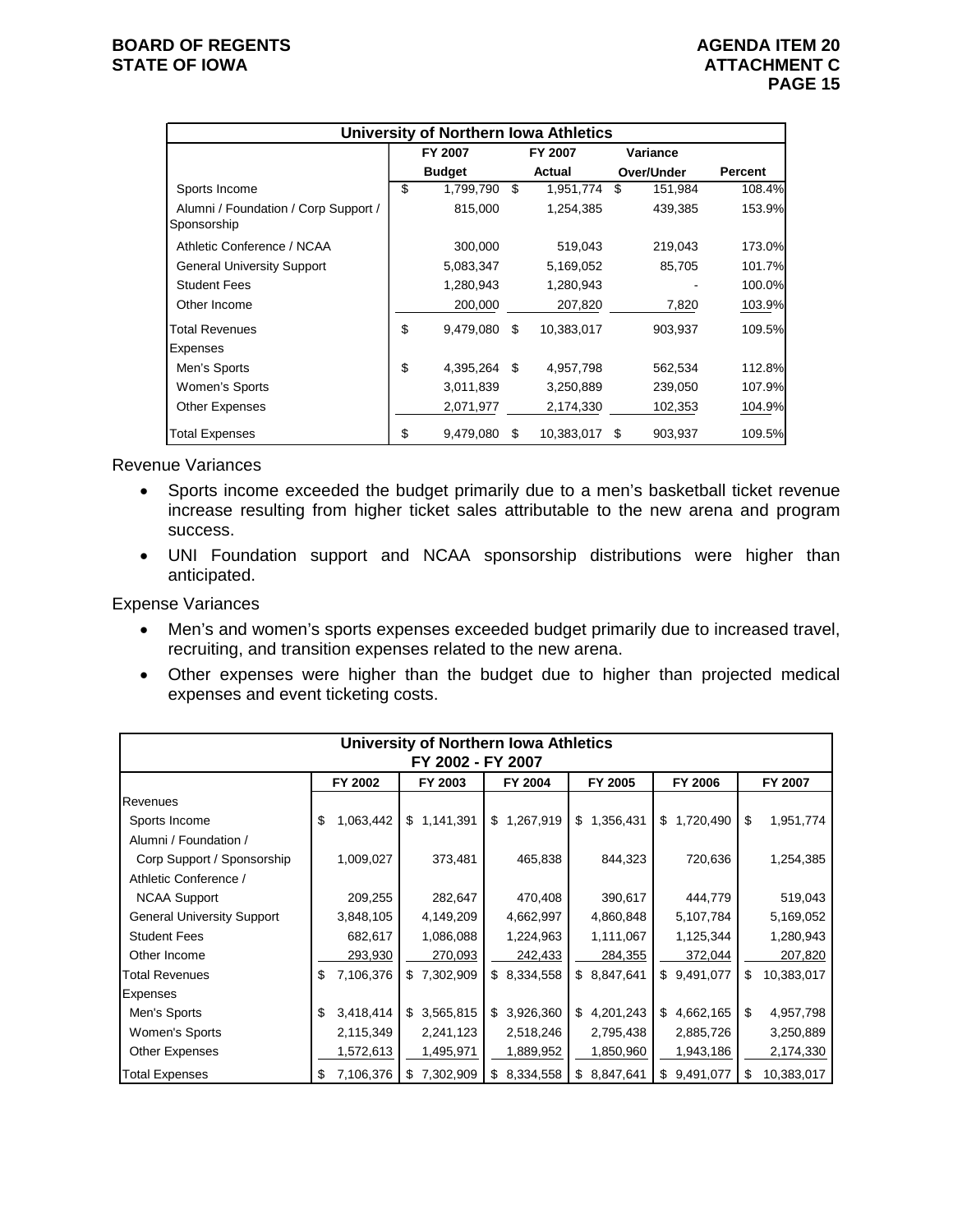| University of Northern Iowa Residence System - FY 2007 |               |              |                          |                |  |  |  |  |  |  |  |  |
|--------------------------------------------------------|---------------|--------------|--------------------------|----------------|--|--|--|--|--|--|--|--|
|                                                        | <b>Budget</b> | Actual       | Variance<br>Over/(Under) | <b>Percent</b> |  |  |  |  |  |  |  |  |
| Revenues                                               | \$27,966,816  | \$29,867,691 | \$1,900,875              | 106.8%         |  |  |  |  |  |  |  |  |
| Expenditures                                           | 23,059,732    | 22.685.201   | (\$374,531)              | 98.4%          |  |  |  |  |  |  |  |  |
| Debt Service                                           | 3,291,491     | 3.291.491    |                          | 100.0%         |  |  |  |  |  |  |  |  |
| <b>Mandatory Transfers</b>                             | 330,000       | 330,000      |                          | 100.0%         |  |  |  |  |  |  |  |  |
| <b>Net Revenues</b>                                    | 1,285,593     | 3.560.999    | \$2,275,406              | 277.0%         |  |  |  |  |  |  |  |  |
| Net Revenues as % of Gross Revenue                     | 4.6%          | 11.9%        |                          |                |  |  |  |  |  |  |  |  |

The UNI Residence System revenues exceeded the budget as more returning students elected to remain on campus, increasing occupancy and residential dining operations.

While total expenditures were slightly less than the budget, residence hall and dining expenses were up slightly due to the increased occupancy

UNI's 2-Year Advantage Plan allows students to sign a two-year contract and lock in room and board rates. The plan continues to grow in popularity as 47% of all residents participated in the plan in the fall of 2007.

| University of Northern Iowa - Residence System<br>FY 2002 - FY 2007 |                 |                 |                  |                  |                  |                   |  |  |  |  |
|---------------------------------------------------------------------|-----------------|-----------------|------------------|------------------|------------------|-------------------|--|--|--|--|
| FY 2005<br>FY 2002<br>FY 2003<br>FY 2004<br>FY 2006<br>FY 2007      |                 |                 |                  |                  |                  |                   |  |  |  |  |
|                                                                     |                 |                 |                  |                  |                  |                   |  |  |  |  |
| Revenues                                                            | \$24,817,829    | \$24,158,490    | 23,774,707<br>\$ | 24,653,493<br>\$ | 27,018,686<br>\$ | 29,867,691<br>\$. |  |  |  |  |
| <b>Expenditures for Operations</b>                                  | 19,282,151      | 18,491,104      | 18,027,628       | 20,088,426       | 21,048,052       | 22,685,201        |  |  |  |  |
| Debt Service and Mandatory Transfers                                | 3,141,508       | 3,467,817       | 3,142,104        | 3,339,341        | 3,633,392        | 3,621,491         |  |  |  |  |
| Net Revenues after Debt Serv/Mand                                   |                 |                 |                  |                  |                  |                   |  |  |  |  |
| <b>Transfers</b>                                                    | 2,394,170<br>\$ | \$<br>2,199,569 | 2,604,975<br>\$  | 1,225,726        | 2,337,242<br>S   | 3,560,999         |  |  |  |  |
| Net Revenues as % of Gross Revenue                                  | 9.6%            | 9.1%            | 11.0%            | 5.0%             | 8.7%             | 11.9%             |  |  |  |  |

The residence system annual report is available in the Board Office and provides FY 2007 enrollment data, residence hall and apartment occupancy, and financial operations. The annual report also contains Fall 2007 enrollment and occupancy information.

| University of Northern Iowa Residence System |                  |                  |        |          |  |  |  |  |
|----------------------------------------------|------------------|------------------|--------|----------|--|--|--|--|
|                                              | <b>Fall 2006</b> | <b>Fall 2007</b> | Change | % Change |  |  |  |  |
| Enrollment                                   |                  |                  |        |          |  |  |  |  |
| <b>Total University</b>                      | 12,260           | 12,609           | 349    | 2.85%    |  |  |  |  |
| Lower Division                               | 4,185            | 4.444            | 259    | 6.19%    |  |  |  |  |
| Lower Div as % of Total                      | 34.14%           | 35.24%           |        |          |  |  |  |  |
| <b>Total Occupancy</b>                       | 4.041            | 4.177            | 136    | 3.37%    |  |  |  |  |
| Occupancy as a                               |                  |                  |        |          |  |  |  |  |
| % of Enrollment                              | 33.0%            | 33.1%            |        |          |  |  |  |  |

The outstanding revenue bond obligations for UNI's residence system as of June 30, 2007, were \$32,355,000.

Voluntary Reserves for the UNI's residence system, which totaled \$5.9 million as of June 30, 2007, include the balance of funds from the Operation and Maintenance Fund, Surplus Fund, and Improvement Fund.

Mandatory Reserves includes the balance of the Bond Reserve Fund which totaled \$3.3 million as of June 30, 2007.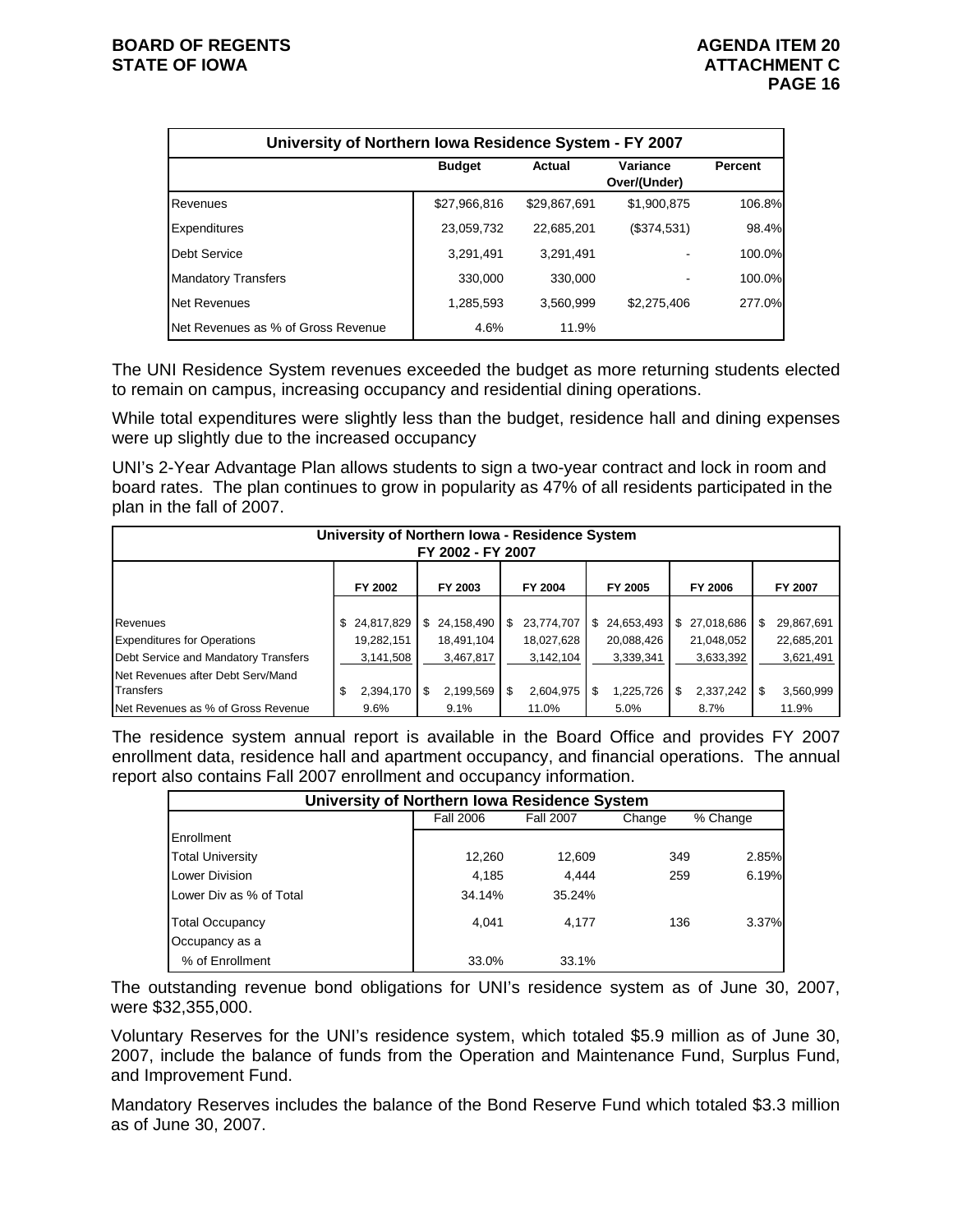### **BOARD OF REGENTS AGENUS AGENDA ITEM 20 STATE OF IOWA ATTACHMENT D**

## **Iowa School for the Deaf**

The following compares the FY 2007 general fund approved budget with actual revenue and expenditure transactions.

| <b>Iowa School for the Deaf - General Fund</b><br>FY 2007 |    |                           |     |           |    |                          |                                 |  |  |
|-----------------------------------------------------------|----|---------------------------|-----|-----------|----|--------------------------|---------------------------------|--|--|
|                                                           |    | Approved<br><b>Budget</b> |     | Actual    |    | Variance<br>Over/(Under) | Actual as % of<br><b>Budget</b> |  |  |
| <b>REVENUES</b>                                           |    |                           |     |           |    |                          |                                 |  |  |
| <b>APPROPRIATIONS</b>                                     |    |                           |     |           |    |                          |                                 |  |  |
| General                                                   | \$ | 9,162,890                 | \$  | 9,162,890 | \$ |                          | 100.0%                          |  |  |
| Other (DOE Funds)                                         |    | 169,342                   |     | 169,797   |    | 455                      | 100.3%                          |  |  |
| <b>RESOURCES</b>                                          |    |                           |     |           |    |                          |                                 |  |  |
| <b>Federal Support</b>                                    |    | 54,000                    |     | 44,244    |    | (9,756)                  | 81.9%                           |  |  |
| Interest                                                  |    | 25,000                    |     | 35,303    |    | 10,303                   | 141.2%                          |  |  |
| Sales and Services                                        |    | 348,274                   |     | 342,829   |    | (5, 445)                 | 98.4%                           |  |  |
| Other Income                                              |    | 11,916                    |     | 11,916    |    |                          | 100.0%                          |  |  |
| <b>TOTAL REVENUES</b>                                     | \$ | 9,771,422                 | \$. | 9,766,979 | \$ | (4, 443)                 | 100.0%                          |  |  |
| <b>EXPENDITURES</b>                                       |    |                           |     |           |    |                          |                                 |  |  |
| Salaries                                                  | \$ | 7,845,847                 | \$  | 7,587,136 | \$ | (258, 711)               | 96.7%                           |  |  |
| Prof. /Scientific Supplies                                |    | 1,102,341                 |     | 1,094,811 |    | (7,530)                  | 99.3%                           |  |  |
| <b>Library Acquisitions</b>                               |    | 8.226                     |     | 10,536    |    | 2,310                    | 128.1%                          |  |  |
| <b>Utilities</b>                                          |    | 381,619                   |     | 373,330   |    | (8, 289)                 | 97.8%                           |  |  |
| <b>Building Repairs</b>                                   |    | 321,193                   |     | 558,372   |    | 237,179                  | 173.8%                          |  |  |
| Auditor of State                                          |    | 40,000                    |     | 15,097    |    | (24, 903)                | 37.7%                           |  |  |
| Equipment                                                 |    | 72,196                    |     | 127,697   |    | 55,501                   | 176.9%                          |  |  |
| <b>TOTAL EXPENDITURES</b>                                 | \$ | 9,771,422                 | \$  | 9,766,979 | \$ | (4, 443)                 | 100.0%                          |  |  |

While total general fund revenues and expenditures were consistent with the budget, line item variance explanations are provided below.

Revenue Variances

- Federal support revenue was less than budgeted because fewer students qualified for Federal School Lunch Program reimbursement.
- Interest income was more than budgeted due to higher interest rates on investments.

Expense Variances

- Salary costs were slightly less than the budget as a result of not filling several positions that became vacant during the year.
- Building repairs were higher than budgeted. Salary savings were used for projects such as deferred maintenance, fire-safety issues, asbestos abatement, painting and electrical work.
- Auditor of State expenses were less than budgeted due to the auditor's cost estimate being overstated.
- Equipment expenses exceeded the budget due to the purchase of a mini-bus.

Reallocations of \$183,500 were accomplished as budgeted. Funds that had been provided for the School's regular deaf education classroom were reallocated to a new "4Plus" initiative focusing on transitioning 18 to 21 year olds.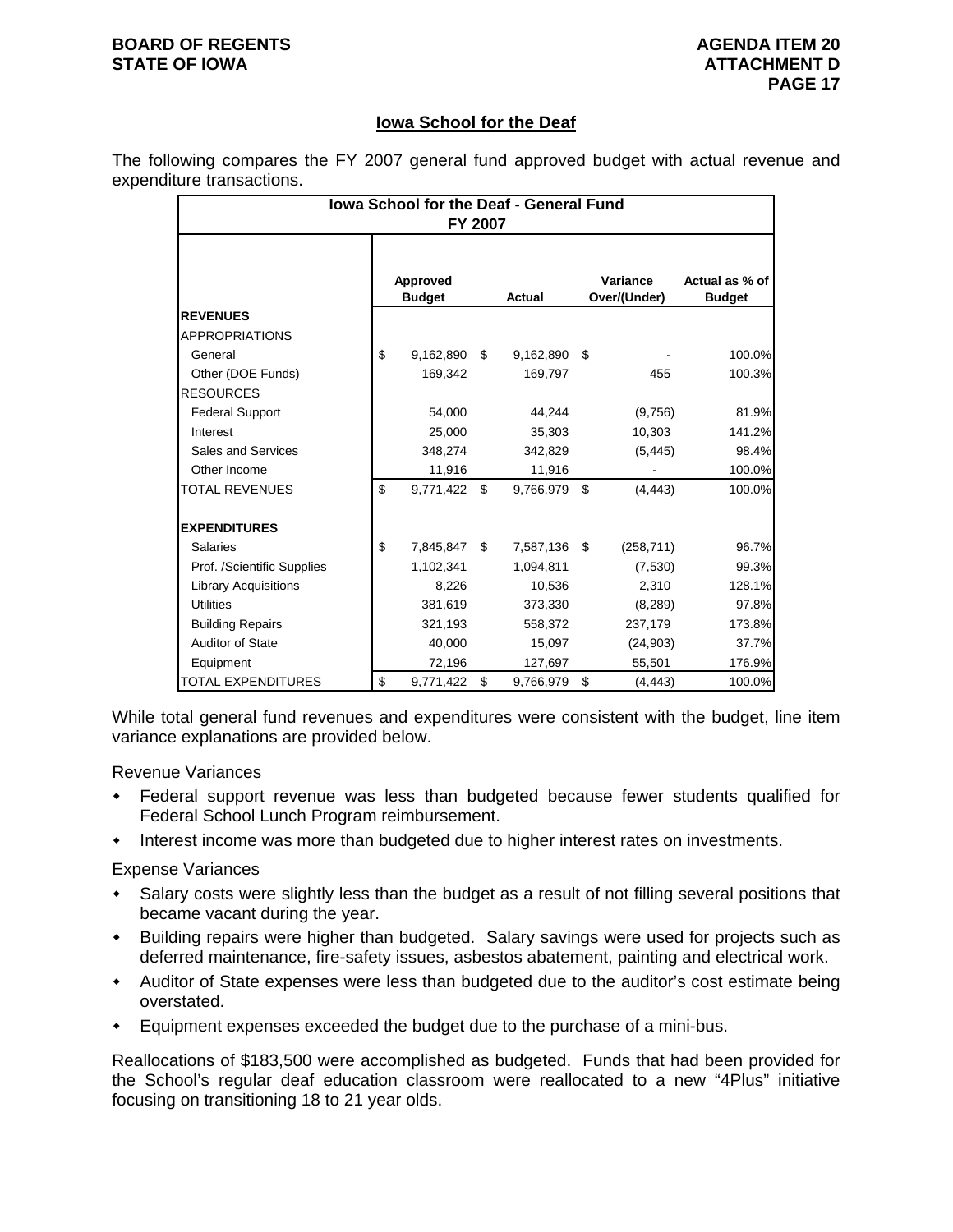| <b>Iowa School for the Deaf - General Fund</b><br>FY 2002 - FY 2007 |                 |             |                 |                 |                 |                 |  |  |  |
|---------------------------------------------------------------------|-----------------|-------------|-----------------|-----------------|-----------------|-----------------|--|--|--|
|                                                                     | FY 2002         | FY 2003     | FY 2004         | FY 2005         | FY 2006         | FY 2007         |  |  |  |
| <b>REVENUES</b><br><b>APPROPRIATIONS</b>                            |                 |             |                 |                 |                 |                 |  |  |  |
| General                                                             | 7,891,351<br>\$ | \$7,943,985 | \$8,120,310     | \$ 8,470,471    | \$8,810,471     | \$<br>9,162,890 |  |  |  |
| Other (DOE Funds)                                                   | 181,783         | 174,813     | 172,394         | 171,967         | 170,800         | 169,797         |  |  |  |
| <b>RESOURCES</b>                                                    |                 |             |                 |                 |                 |                 |  |  |  |
| <b>Federal Support</b>                                              | 53,926          | 52,038      | 49,381          | 54,130          | 47,033          | 44,244          |  |  |  |
| Interest                                                            | 47,128          | 22,505      | 9,580           | 15,306          | 30,482          | 35,303          |  |  |  |
| Sales and Services                                                  | 304,628         | 316,289     | 327,975         | 321,082         | 309,476         | 342,829         |  |  |  |
| Other Income                                                        |                 | 17,785      | 11,916          | 11,916          | 11,916          | 11,916          |  |  |  |
| <b>TOTAL REVENUES</b>                                               | \$8,478,816     | \$8,527,415 | \$ 8,691,556    | \$<br>9,044,872 | \$9,380,178     | \$<br>9,766,979 |  |  |  |
|                                                                     |                 |             |                 |                 |                 |                 |  |  |  |
| <b>EXPENDITURES</b>                                                 |                 |             |                 |                 |                 |                 |  |  |  |
| <b>Salaries</b>                                                     | 6,533,571<br>\$ | \$6,673,337 | \$6,916,112     | 6,966,833<br>\$ | \$7,401,483     | \$<br>7,587,136 |  |  |  |
| Prof. /Scientific Supplies                                          | 985,739         | 1,041,045   | 1,018,639       | 1,083,509       | 1,143,883       | 1,094,811       |  |  |  |
| <b>Library Acquisitions</b>                                         | 5,362           | 5,075       | 5,891           | 7,036           | 8,312           | 10,536          |  |  |  |
| <b>Utilities</b>                                                    | 220,663         | 305,461     | 307,937         | 325,752         | 370,130         | 373,330         |  |  |  |
| <b>Building Repairs</b>                                             | 572,136         | 368,246     | 329,201         | 500,154         | 338,551         | 558,372         |  |  |  |
| <b>Auditor of State</b>                                             | 46,029          | 43,139      | 46,035          | 39,011          | 33,953          | 15,097          |  |  |  |
| Equipment                                                           | 115,316         | 91,112      | 67,741          | 122,577         | 83,866          | 127,697         |  |  |  |
| <b>TOTAL EXPENDITURES</b>                                           | 8,478,816<br>\$ | \$8,527,415 | 8,691,556<br>\$ | \$<br>9,044,872 | 9,380,178<br>\$ | \$<br>9,766,979 |  |  |  |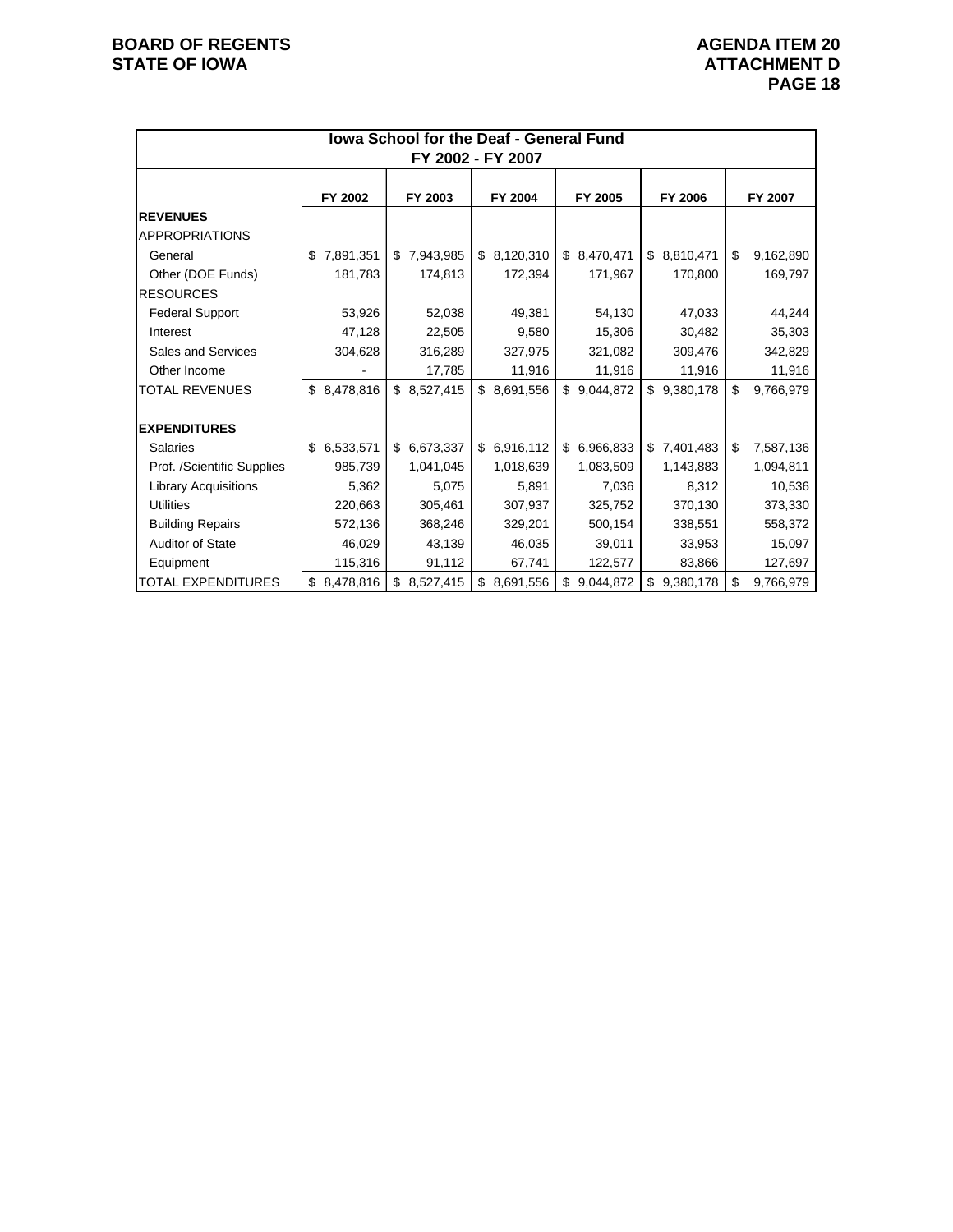### **BOARD OF REGENTS AGENUS AGENDA ITEM 20 STATE OF IOWA ATTACHMENT E**

# **Iowa Braille and Sight Saving School**

The following compares the FY 2007 general fund approved budget with actual revenue and expenditure transactions.

| Iowa Braille and Sight Saving School - General Fund<br>FY 2007 |                           |           |    |           |    |                          |                          |  |  |  |
|----------------------------------------------------------------|---------------------------|-----------|----|-----------|----|--------------------------|--------------------------|--|--|--|
|                                                                | Approved<br><b>Budget</b> |           |    | Actual    |    | Variance<br>Over/(Under) | Actual as %<br>of Budget |  |  |  |
| <b>REVENUES</b>                                                |                           |           |    |           |    |                          |                          |  |  |  |
| <b>APPROPRIATIONS</b>                                          |                           |           |    |           |    |                          |                          |  |  |  |
| General                                                        | \$                        | 5,127,507 | \$ | 5,127,507 | \$ |                          | 100.0%                   |  |  |  |
| Other (DOE Funds)                                              |                           | 88,643    |    | 95,545    |    | 6,902                    | 107.8%                   |  |  |  |
| <b>RESOURCES</b>                                               |                           |           |    |           |    |                          |                          |  |  |  |
| <b>Federal Support</b>                                         |                           | 344,527   |    | 255,426   |    | (89, 101)                | 74.1%                    |  |  |  |
| Interest                                                       |                           | 20,000    |    | 30,519    |    | 10,519                   | 152.6%                   |  |  |  |
| <b>Reimbursed Indirect Costs</b>                               |                           | 39,626    |    | 38,211    |    | (1, 415)                 | 96.4%                    |  |  |  |
| Sales and Services                                             |                           | 65,406    |    | 71,450    |    | 6,044                    | 109.2%                   |  |  |  |
| Other                                                          |                           | 19,268    |    | 19,008    |    | (260)                    | 98.7%                    |  |  |  |
| TOTAL REVENUES                                                 | \$                        | 5,704,977 | \$ | 5,637,666 |    | (67, 311)                | 98.8%                    |  |  |  |
| <b>EXPENDITURES</b>                                            |                           |           |    |           |    |                          |                          |  |  |  |
| Salaries                                                       | \$                        | 4,489,428 | \$ | 4,303,424 | \$ | (186,004)                | 95.9%                    |  |  |  |
| Prof. /Scientific Supplies                                     |                           | 822,415   |    | 796,818   |    | (25, 597)                | 96.9%                    |  |  |  |
| <b>Library Acquisitions</b>                                    |                           | 7,212     |    | 4,829     |    | (2,383)                  | 67.0%                    |  |  |  |
| <b>Utilities</b>                                               |                           | 198,165   |    | 190,193   |    | (7, 972)                 | 96.0%                    |  |  |  |
| <b>Building Repairs</b>                                        |                           | 110,257   |    | 275.698   |    | 165,441                  | 250.1%                   |  |  |  |
| <b>Auditor of State</b>                                        |                           | 22,000    |    | 22,046    |    | 46                       | 100.2%                   |  |  |  |
| Equipment                                                      |                           | 55,500    |    | 44,658    |    | (10, 842)                | 80.5%                    |  |  |  |
| TOTAL EXPENDITURES                                             | \$                        | 5,704,977 | \$ | 5,637,666 |    | (67, 311)                | 98.8%                    |  |  |  |

While total general fund revenues and expenditures were consistent with the budget, line item variance explanations are provided below.

Revenue Variances

- Federal support was under budget due to a change in the Medicaid reimbursement of mileage.
- Interest income exceeded the budget created by higher than anticipated rates of return and cash balances.

Expense Variances

- Salary costs were under budget as the Regional Direct Services are not yet fully implemented, and due to a reduction in Summer School/Parent Weekend programs.
- Building repairs were over budget due to additional expenses related to the Main Building Renovation project.

Actual FY 2007 reallocations of \$460,684 slightly exceeded the budget. Funds were primarily reallocated from the Center-Based School Year Program to providing direct services to students statewide.